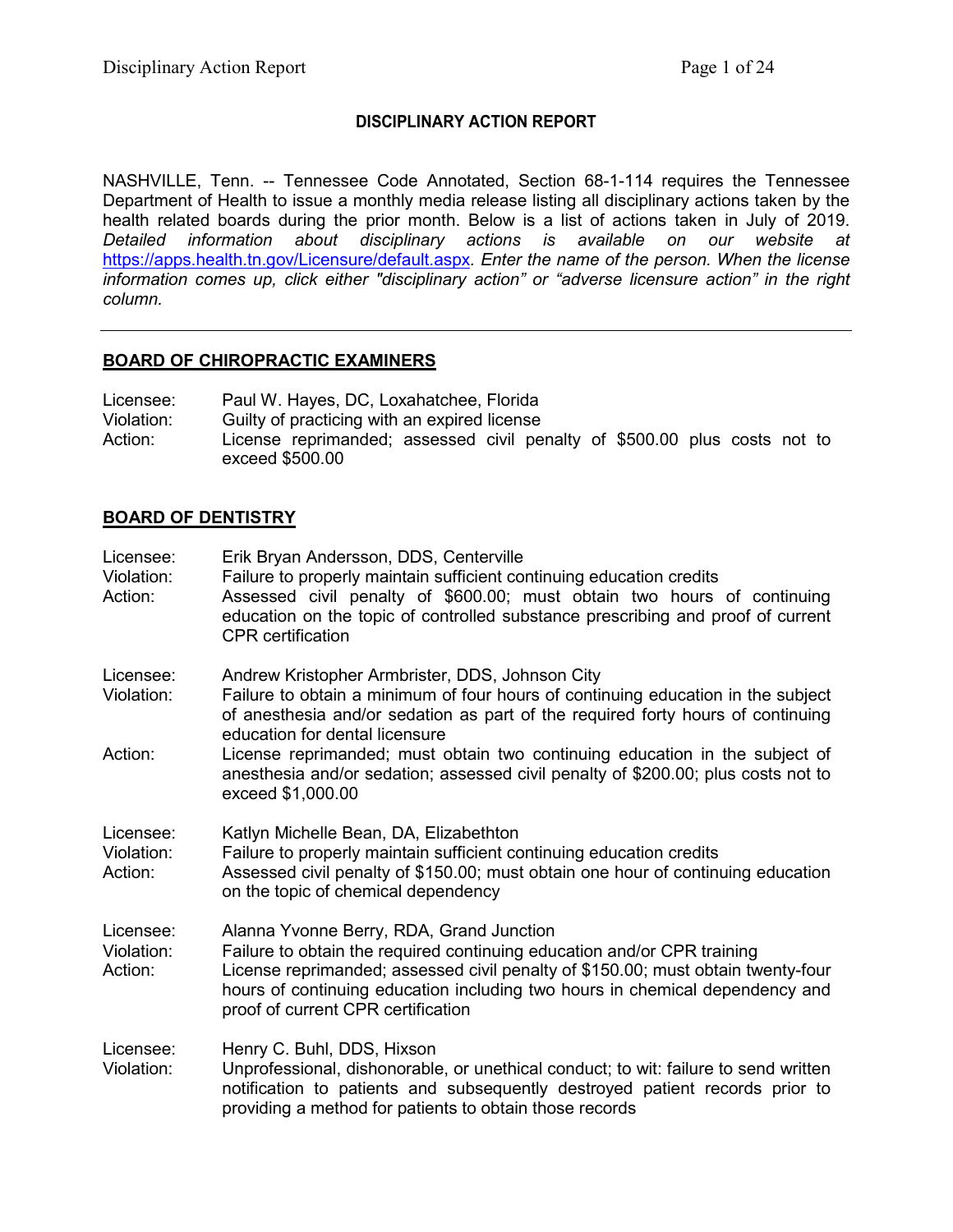| Action:                            | License voluntarily retired; plus costs not to exceed \$3,000.00                                                                                                                                                                                                                                     |
|------------------------------------|------------------------------------------------------------------------------------------------------------------------------------------------------------------------------------------------------------------------------------------------------------------------------------------------------|
| Licensee:<br>Violation:<br>Action: | Danielle Lee Bullis, DH, Cleveland<br>Failure to properly maintain sufficient continuing education credits<br>Assessed civil penalty of \$600.00; must obtain fifteen hours of continuing<br>education                                                                                               |
| Licensee:<br>Violation:<br>Action: | Christina Fay Davis, DA, Liberty<br>Failure to properly maintain sufficient continuing education credits<br>Assessed civil penalty of \$150.00; must obtain twenty-four hours of continuing<br>education including two on the topic of chemical dependency and proof of<br>current CPR certification |
| Licensee:<br>Violation:<br>Action: | Danielle LeeAnne Eaves, DA, Union City<br>Failure to timely renew their license<br>Assessed civil penalty of \$100.00                                                                                                                                                                                |
| Licensee:<br>Violation:<br>Action: | Eric Ashley Echard, DDS, Kingsport<br>Failure to properly maintain sufficient continuing education credits<br>Assessed civil penalty of \$600.00; must obtain two hours of continuing<br>education on the topic of controlled substance prescribing                                                  |
| Licensee:<br>Violation:<br>Action: | Michael A. Enfinger, RDH, Jackson<br>Failure to timely renew their license<br>Assessed civil penalty of \$150.00                                                                                                                                                                                     |
| Licensee:<br>Violation:<br>Action: | Haley Lenette Ezell, DA, Carthage<br>Failure to properly maintain sufficient continuing education credits<br>Assessed civil penalty of \$150.00; must obtain proof of current CPR certification                                                                                                      |
| Licensee:<br>Violation:<br>Action: | Shannon Michelle Finger, DA, Maryville<br>Failure to timely renew their license<br>Assessed civil penalty of \$100.00                                                                                                                                                                                |
| Licensee:<br>Violation:<br>Action: | Amy Denise Flanigan, RDH, Chattanooga<br>Failure to properly maintain sufficient continuing education credits<br>Assessed civil penalty of \$300.00; must obtain thirty hours of continuing<br>education and two hours on the topic of chemical dependency                                           |
| Licensee:<br>Violation:<br>Action: | Luz Maria Gallien, DA, Apison<br>Failure to properly maintain sufficient continuing education credits<br>Assessed civil penalty of \$150.00; must obtain one hour of continuing education<br>on the topic of chemical dependency                                                                     |
| Licensee:<br>Violation:<br>Action: | Robin Diane Gray, RDH, Mount Carmel<br>Failure to properly maintain sufficient continuing education credits<br>Assessed civil penalty of \$300.00; must obtain two and a half hours of<br>continuing education                                                                                       |
| Licensee:<br>Violation:            | Machisha Kay Griffin, DA, Crab Orchard<br>Failure to properly maintain sufficient continuing education credits                                                                                                                                                                                       |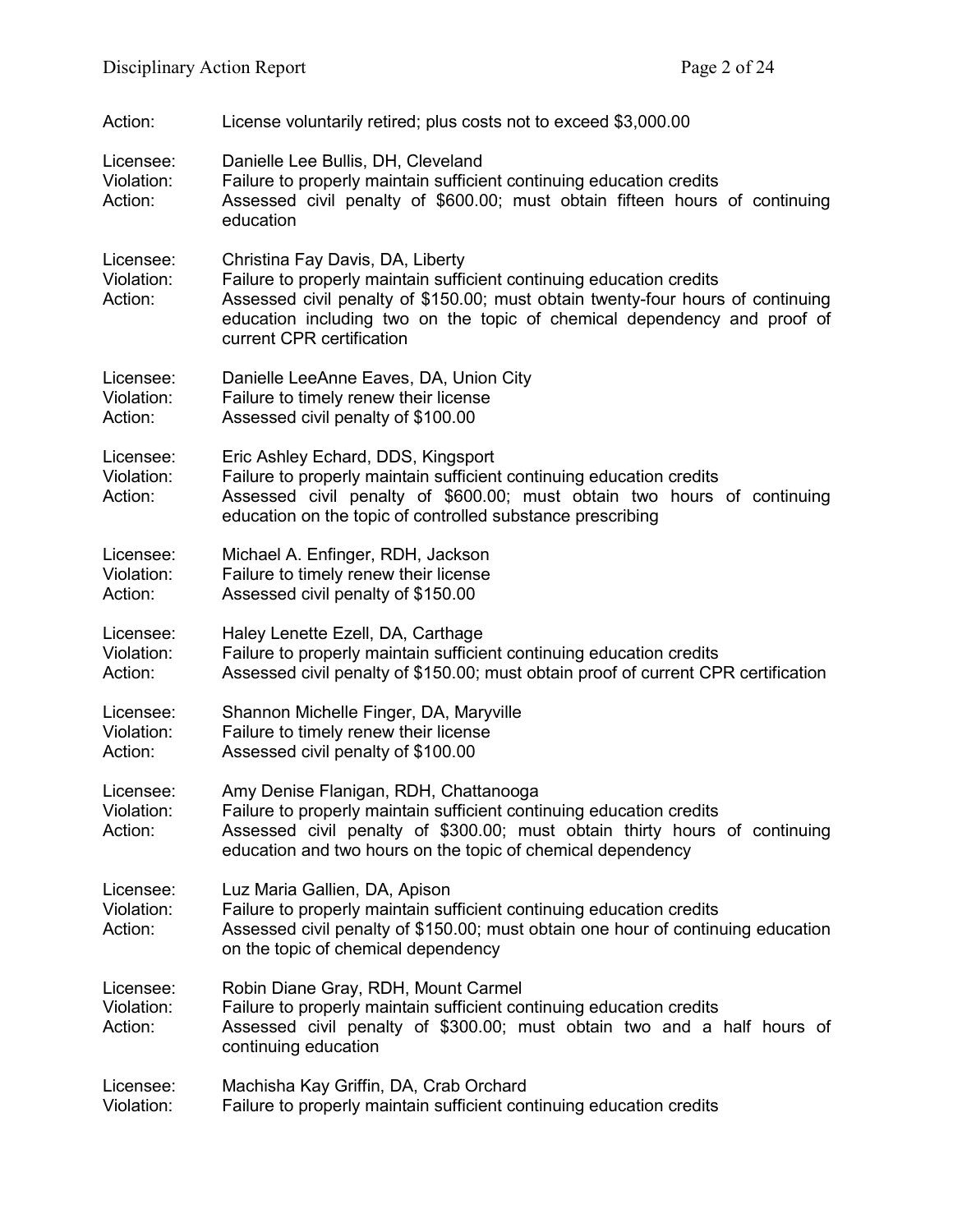| Action:                            | Assessed civil penalty of \$150.00; must obtain fourteen hours of continuing<br>education and a current CPR certification                                                                                                                                                                                                            |
|------------------------------------|--------------------------------------------------------------------------------------------------------------------------------------------------------------------------------------------------------------------------------------------------------------------------------------------------------------------------------------|
| Licensee:<br>Violation:<br>Action: | Felicity Cherie Hartline, RDH, Cleveland<br>Failure to properly maintain sufficient continuing education credits<br>Assessed civil penalty of \$300.00; must obtain thirty hours of continuing<br>education and two hours on the topic of chemical dependency and a current<br><b>CPR</b> certification                              |
| Licensee:<br>Violation:<br>Action: | Morgan B. Hines, DDS, Columbia<br>Failure to properly maintain sufficient continuing education credits<br>Assessed civil penalty of \$150.00; must obtain fifteen hours of continuing<br>education                                                                                                                                   |
| Licensee:<br>Violation:<br>Action: | Chad Randall Hutchison, DDS, Franklin<br>Failure to have all required emergency equipment present and easily accessible<br>from operatory and recovery room<br>License reprimanded; assessed civil penalty of \$100.00; must show proof of<br>purchase for all emergency equipment and drugs; plus costs not to exceed<br>\$3,000.00 |
| Licensee:<br>Violation:<br>Action: | Hattie Marie Jones, DA, Memphis<br>Failure to properly maintain sufficient continuing education credits<br>Assessed civil penalty of \$150.00; must obtain eight hours of continuing<br>education                                                                                                                                    |
| Licensee:<br>Violation:<br>Action: | Ruqayyah K. Kenyatta, RDH, Memphis<br>Failure to properly maintain sufficient continuing education credits<br>Assessed civil penalty of \$300.00; must provide proof of a current CPR<br>certification                                                                                                                               |
| Licensee:<br>Violation:<br>Action: | Sheila Tenyka Kitts, DA, Sweetwater<br>Failure to properly maintain sufficient continuing education credits<br>Assessed civil penalty of \$150.00; must obtain one hour of continuing education                                                                                                                                      |
| Licensee:<br>Violation:<br>Action: | Patrick Kevin Knoell, DDS, Culeoka<br>Failure to properly maintain sufficient continuing education credits<br>Assessed civil penalty of \$600.00; must obtain two hours of continuing<br>education on the topic of chemical dependency                                                                                               |
| Licensee:<br>Violation:<br>Action: | Lea Anne Lee, DA, Knoxville<br>Failure to properly maintain sufficient continuing education credits<br>Assessed civil penalty of \$150.00; must obtain two hours of continuing<br>education on the topic of chemical dependency                                                                                                      |
| Licensee:<br>Violation:<br>Action: | Chester R. Linebarier Jr., DDS, Germantown<br>Failure to properly maintain sufficient continuing education credits<br>Assessed civil penalty of \$600.00; must obtain forty hours of continuing<br>education including two hours on the topic of controlled substance prescribing<br>and proof of current CPR certification          |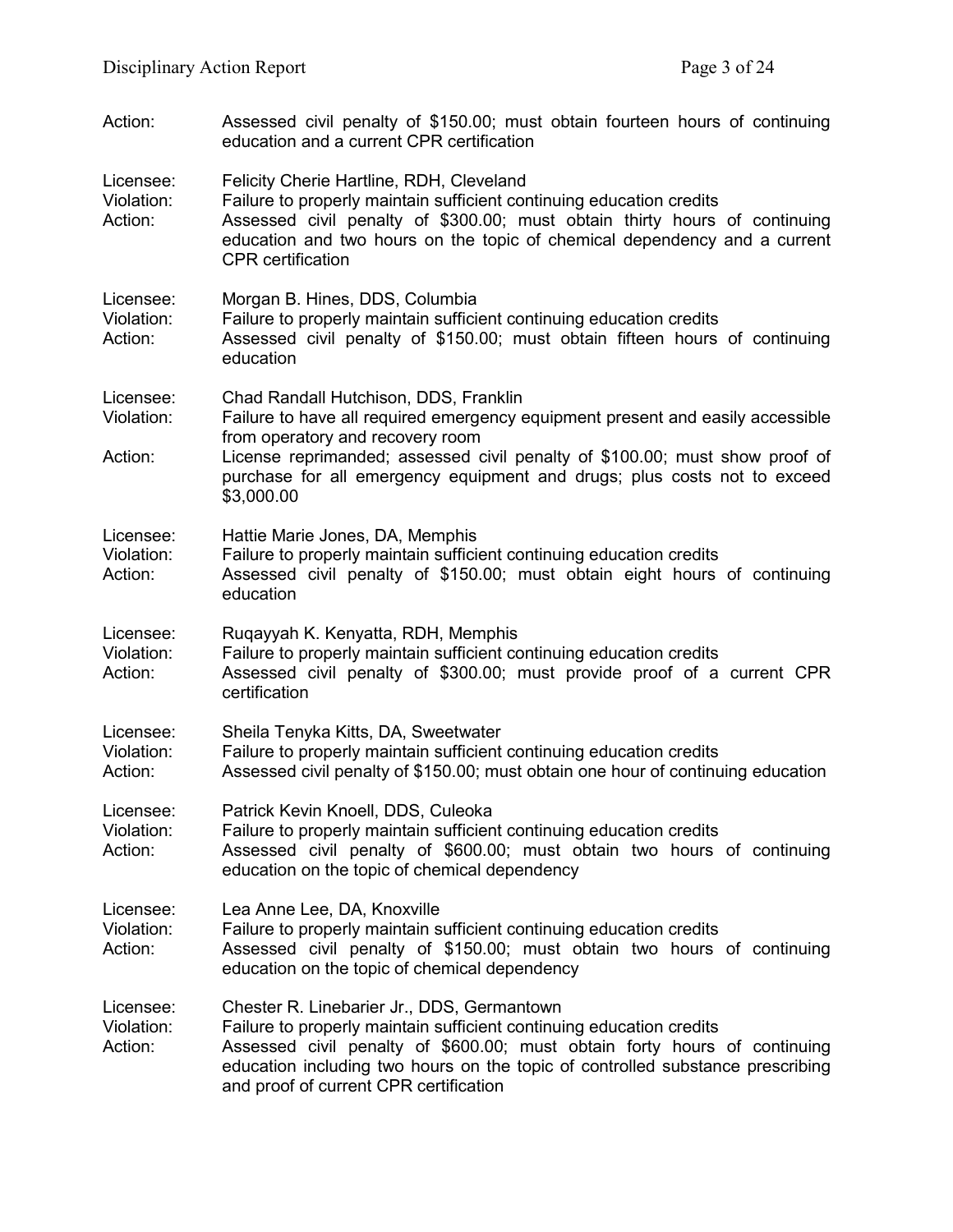| Licensee:<br>Violation:<br>Action: | Jennifer Lynn London, RDH, Frankewing<br>Failure to properly maintain sufficient continuing education credits<br>Assessed civil penalty of \$300.00; must obtain twenty-four hours of continuing<br>education to include nine live/in person hours                                                                                                                                                                                                                                                                                                                                                                                                                                                                                                                                                                                                                                                                                                                                                                                                                                                                                                                                                                                                                                                      |
|------------------------------------|---------------------------------------------------------------------------------------------------------------------------------------------------------------------------------------------------------------------------------------------------------------------------------------------------------------------------------------------------------------------------------------------------------------------------------------------------------------------------------------------------------------------------------------------------------------------------------------------------------------------------------------------------------------------------------------------------------------------------------------------------------------------------------------------------------------------------------------------------------------------------------------------------------------------------------------------------------------------------------------------------------------------------------------------------------------------------------------------------------------------------------------------------------------------------------------------------------------------------------------------------------------------------------------------------------|
| Licensee:<br>Violation:<br>Action: | Michelle Dianne Lord, RDH, Dublin<br>Failure to properly maintain sufficient continuing education credits<br>Assessed civil penalty of \$300.00; must obtain two hours of continuing<br>education on the topic of chemical dependency                                                                                                                                                                                                                                                                                                                                                                                                                                                                                                                                                                                                                                                                                                                                                                                                                                                                                                                                                                                                                                                                   |
| Licensee:<br>Violation:<br>Action: | Kimberly K. Maldonado, DA, Nashville<br>Failure to properly maintain sufficient continuing education credits<br>Assessed civil penalty of \$150.00; must obtain twenty-four hours of continuing<br>education including two hours on the topic of chemical dependency and proof of<br>current CPR certification                                                                                                                                                                                                                                                                                                                                                                                                                                                                                                                                                                                                                                                                                                                                                                                                                                                                                                                                                                                          |
| Licensee:<br>Violation:<br>Action: | Brittany Jenine Moore, RDA, Memphis<br>Failure to obtain required continuing education hours and/or CPR training<br>License reprimanded; must obtain twenty-four hours of continuing education<br>including two hours of chemical dependency; plus costs not to exceed<br>\$1,000.00                                                                                                                                                                                                                                                                                                                                                                                                                                                                                                                                                                                                                                                                                                                                                                                                                                                                                                                                                                                                                    |
| Licensee:<br>Violation:            | Clarence L. Nabers Jr., DDS, Knoxville<br>Unprofessional, dishonorable, or unethical conduct; to wit: delegating<br>professional responsibilities to a person when the licensee delegating such<br>responsibilities knows or has reason to know that such person is not qualified,<br>by training, by experience, or by licensure to perform them; failure to discard all<br>single use or disposable items used to treat a patient; failure to use heat<br>sterilizing device and test device for proper function by means of a biological<br>monitoring system that indicates microorganism kill; failure to maintain<br>documentation on all heat sterilizing devices in a log reflecting dates and<br>persons conducting the testing, or by retaining copies of reports from an<br>independent testing entity; failure to properly clean oral prosthetic appliances<br>received from a dental laboratory by washing with soap or a detergent and<br>water, rinse well, appropriately disinfect, and rinse well again before the<br>prosthetic appliance is placed in the patient's mouth; and making false or<br>misleading statements or representations, being guilty of fraud or deceit in<br>obtaining admission to practice or being guilty of fraud or deceit in the practice<br>of dentistry |
| Action:                            | License placed on probation; most complete a TOSHA Consultative Services<br>Program; must submit proof of new heat sterilizing devices; must provide proof<br>of documentation on all heat sterilizing devices in a log reflecting dates and<br>persons conducting the test; must obtain thirty continuing education hours;<br>assessed civil penalties of \$11,000.00; plus costs not to exceed \$5,000.00                                                                                                                                                                                                                                                                                                                                                                                                                                                                                                                                                                                                                                                                                                                                                                                                                                                                                             |
| Licensee:<br>Violation:<br>Action: | Brenda Paraiso-Jimenez, DA, Antioch<br>Failure to properly maintain sufficient continuing education credits<br>Assessed civil penalty of \$150.00; must obtain three hours of continuing<br>education                                                                                                                                                                                                                                                                                                                                                                                                                                                                                                                                                                                                                                                                                                                                                                                                                                                                                                                                                                                                                                                                                                   |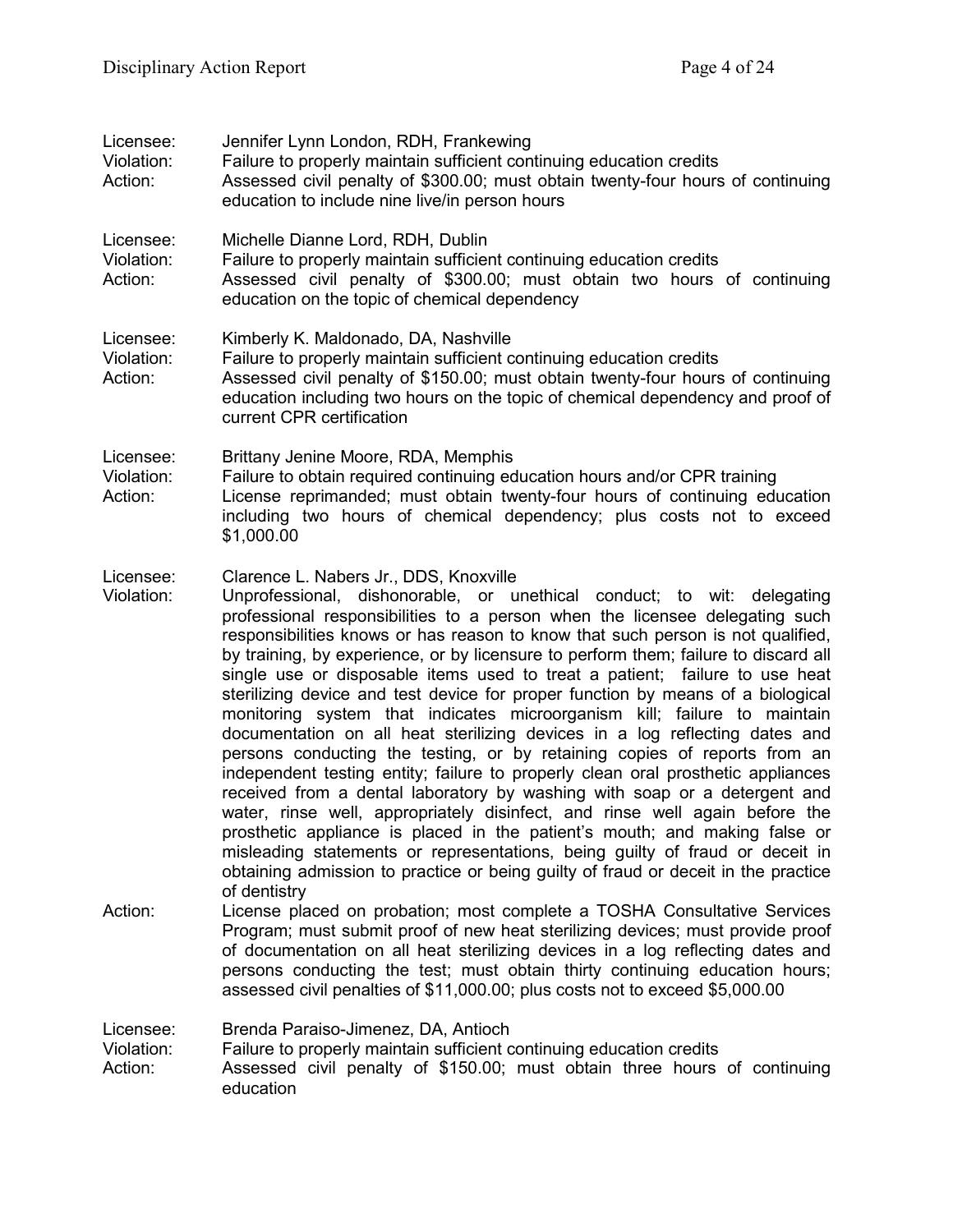| Licensee:<br>Violation:<br>Action: | Phoutthalak La Rathamone, DA, Cookeville<br>Failure to properly maintain sufficient continuing education credits<br>Assessed civil penalty of \$150.00; must obtain twenty-three hours of continuing<br>education including two hours on the topic of chemical dependency and proof of<br>current CPR certification                                                                                                                                                                            |
|------------------------------------|------------------------------------------------------------------------------------------------------------------------------------------------------------------------------------------------------------------------------------------------------------------------------------------------------------------------------------------------------------------------------------------------------------------------------------------------------------------------------------------------|
| Licensee:<br>Violation:<br>Action: | Ronald J. Reed, DDS, Dyersburg<br>Unprofessional, dishonorable, or unethical conduct; to wit: failure to send written<br>notification to patients of abandonment of records prior to providing a method for<br>patients to obtain those records; and failure to timely provide complete dental<br>records to the subsequent dentist treating Respondent's patients<br>License reprimanded; assessed civil penalty of \$1,500.00; plus costs not to                                             |
|                                    | exceed \$2,000.00                                                                                                                                                                                                                                                                                                                                                                                                                                                                              |
| Licensee:<br>Violation:<br>Action: | Whitney Leeann Rion, RDH, Hendersonville<br>Failure to properly maintain sufficient continuing education credits<br>Assessed civil penalty of \$300.00; must obtain five hours of continuing<br>education including one hour on the topic of chemical dependency                                                                                                                                                                                                                               |
| Licensee:<br>Violation:<br>Action: | George Frank Roach, DDS, Norcross GA<br>Pursuant to disciplinary action in another state, disciplinary action against a<br>person licensed to practice dentistry or dental hygiene or registered to practice<br>as a dental assistant by another state or territory of the United States for any<br>acts or omissions that would constitute grounds for discipline of a person<br>licensed or registered in this state<br>License voluntarily surrendered; plus costs not to exceed \$3,000.00 |
|                                    |                                                                                                                                                                                                                                                                                                                                                                                                                                                                                                |
| Licensee:<br>Violation:<br>Action: | Deborah Rhean Robbins, DDS, Nashville<br>Failure to obtain required continuing education hours and/or CPR training<br>License reprimanded; assessed civil penalty of \$150.00; must obtain two hours<br>of continuing education and proof of current acceptable CPR certification; plus<br>costs not to exceed \$2,000.00                                                                                                                                                                      |
| Licensee:<br>Violation:<br>Action: | Elizabeth Ann Shields, DA, Clarksville<br>Failure to properly maintain sufficient continuing education credits<br>Assessed civil penalty of \$150.00; must obtain two hours of continuing<br>education on the topic of chemical dependency                                                                                                                                                                                                                                                     |
| Licensee:<br>Violation:            | George Wesley Smiley, DDS, Madison<br>Failure to obtain a minimum of four hours of continuing education in the subject<br>of anesthesia and/or sedation as part of the required forty hours of continuing<br>education for dental licensure                                                                                                                                                                                                                                                    |
| Action:                            | License reprimanded; assessed civil penalty of \$400.00; must obtain four hours<br>of continuing education in anesthesia/sedation; plus costs not to exceed<br>\$1,000.00                                                                                                                                                                                                                                                                                                                      |
| Licensee:<br>Violation:<br>Action: | Lauren Jean Smith, RDH, Seymour<br>Failure to properly maintain sufficient continuing education credits<br>Assessed civil penalty of \$300.00; must obtain twenty-two hours of continuing<br>education and proof of current CPR certification                                                                                                                                                                                                                                                  |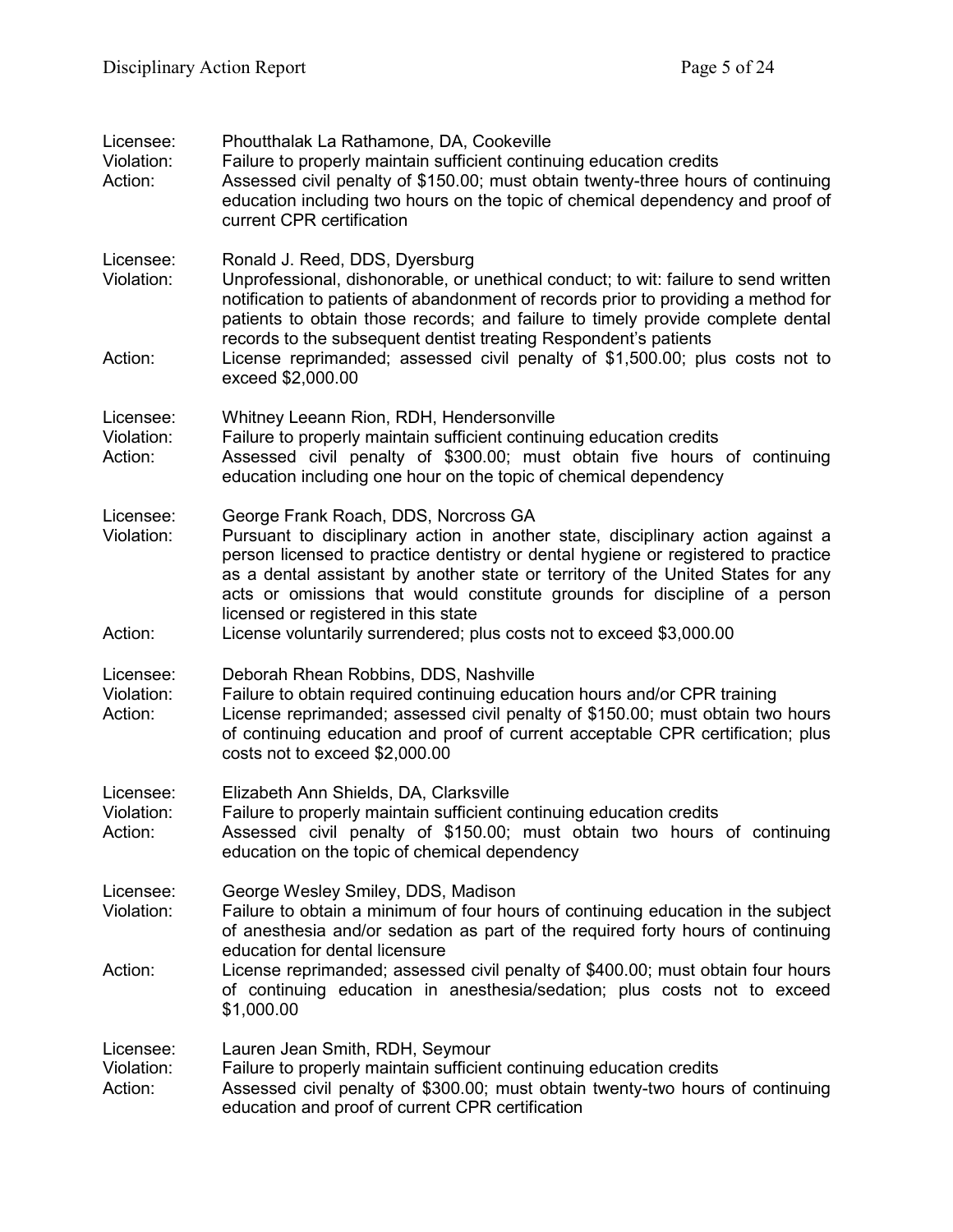| Licensee:<br>Violation:<br>Action: | Michael J. Solly, DDS, Powell<br>Failure to maintain current certification in ACLS<br>License reprimanded; assessed civil penalty of \$900.00; plus costs not to<br>exceed \$1,000.00                                                                                                                                                                                                                                                        |
|------------------------------------|----------------------------------------------------------------------------------------------------------------------------------------------------------------------------------------------------------------------------------------------------------------------------------------------------------------------------------------------------------------------------------------------------------------------------------------------|
| Licensee:<br>Violation:<br>Action: | Karen Lorraine Stitt, DA, Ringgold GA<br>Failure to properly maintain sufficient continuing education credits<br>Assessed civil penalty of \$150.00; must obtain one hour of continuing education                                                                                                                                                                                                                                            |
| Licensee:<br>Violation:<br>Action: | Lisa Renee Teague, DA, Ringgold GA<br>Failure to properly maintain sufficient continuing education credits<br>Assessed civil penalty of \$150.00; must obtain sixteen hours of continuing<br>education                                                                                                                                                                                                                                       |
| Licensee:<br>Violation:<br>Action: | Tracey Jane Thrasher, DA, Millington<br>Failure to properly maintain sufficient continuing education credits<br>Assessed civil penalty of \$150.00; and proof of current CPR certification                                                                                                                                                                                                                                                   |
| Licensee:<br>Violation:<br>Action: | Tonya Marie Tomlin, RDA, Thompson Station<br>Violated or attempted to violate, directly or indirectly, or assisting in or abetting<br>the violation of, or conspiring to violate, this chapter or any lawful order of the<br>board issued pursuant thereto or any criminal statute of this state<br>License placed on indefinite probation; must pay all previous civil penalties and<br>case costs; assessed costs not to exceed \$1,000.00 |
| Licensee:<br>Violation:<br>Action: | Jeani L. Varner, RDH, Lenoir City<br>Failure to properly maintain sufficient continuing education credits<br>Assessed civil penalty of \$300.00; must obtain twelve hours of continuing<br>education                                                                                                                                                                                                                                         |
| Licensee:<br>Violation:<br>Action: | Courtney Marie Waldon, DA, Millington<br>Failure to properly maintain sufficient continuing education credits<br>Assessed civil penalty of \$150.00; must obtain four hours of continuing<br>education including two hours on the topic of chemical dependency and proof of<br>current CPR certification                                                                                                                                     |
| Licensee:<br>Violation:<br>Action: | Kendra Diane White, RDA, White House<br>Failure to obtain required continuing education hours and/or CPR training<br>License revoked; must obtain continuing education prior to reinstatement of<br>license; plus costs not to exceed \$2,000.00                                                                                                                                                                                             |
| Licensee:<br>Violation:<br>Action: | Tanya Renee White, RDA, Memphis<br>Failure to obtain required continuing education hours and/or CPR training<br>License reprimanded; must obtain continuing education and current CPR<br>certification; plus costs not to exceed \$2,000.00                                                                                                                                                                                                  |
| Licensee:<br>Violation:<br>Action: | Kari Lynn Winfrey, DDS, Military<br>Failure to properly maintain sufficient continuing education credits<br>Assessed civil penalty of \$600.00; must obtain sixteen hours of continuing                                                                                                                                                                                                                                                      |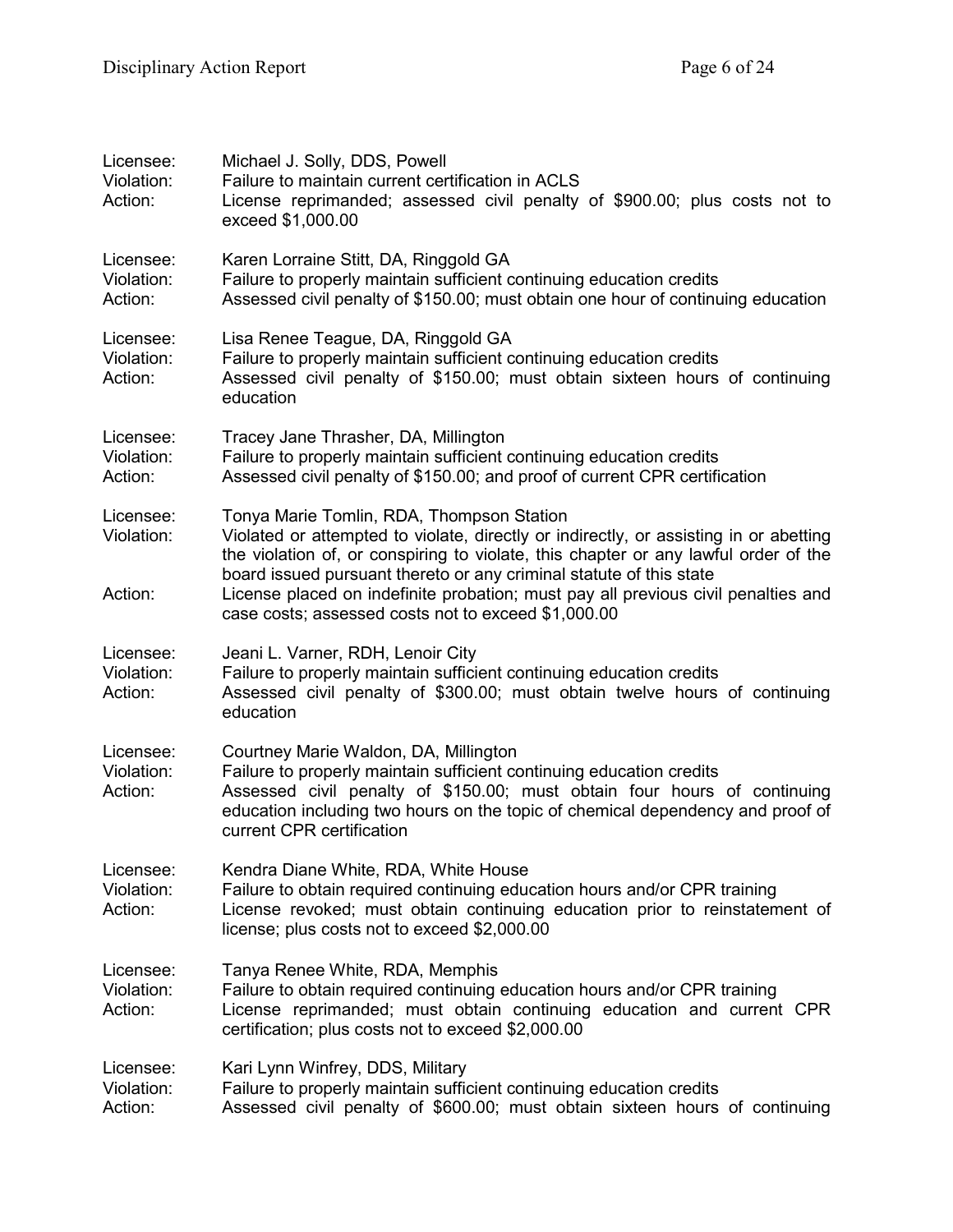education and proof of current CPR certification

Licensee: Clarence Macdonald Worley Jr., DDS, Unicoi

Failure to maintain current certification in ACLS

Action: License reprimanded; assessed civil penalty of \$1,400.00; plus costs not to exceed \$1,000.00

#### **BOARD OF MEDICAL EXAMINERS**

Licensee: Odie Lee Battles, Jr., MD Horn Lake, Mississippi

- Violation: Violation or attempted violation, directly or indirectly, or assisting in or abetting the violation of, or conspiring to violate any provision of this chapter or, any lawful order of the board issued pursuant thereto or any criminal statute of the state of Tennessee. Violation of Board Order entered on September 12, 2018 by failing to surrender his Drug Addiction Treatment Act waiver designation within forty-five (45) days of the effective date of the 2018 Order and failing to pay penalties and costs.
- Action: License is suspended 14 days from the effective date of the Order until Respondent becomes compliant with the terms of the 2018 Order. Assessed civil penalty of \$1,000.00 plus the costs of prosecuting the cause not to exceed \$8,000.00.

Licensee: Matthew J. Fabian, MD, Memphis

Violation: Guilty of engaging in inappropriate communications with a patient. Respondent exercised poor judgment and in so doing committed unprofessional conduct.

Action: Respondent to be assessed by the Tennessee Medical Foundation and successfully complete continuing medical education course related to boundaries. Assessed civil penalty of \$600.00 plus costs of the cause not to exceed \$1,500.00

Licensee: Joseph D. Forbes, MD, Nashville<br>Violation: Failed to properly maintain sufficie

Failed to properly maintain sufficient continuing education credits

Action: Respondent to complete 10 additional continuing medical education hours. Assessed civil penalty of \$3,800.00 plus costs of the cause not to exceed \$500.00

Licensee: Veonka N.L. Gourgeot, ADMX, Millington

Violation: Failed to timely renew license and practiced on an expired license.

Action: License reprimanded; assessed civil penalty of \$4,100.00 plus costs of the cause not to exceed \$2,000.00

Licensee: Douglas E. Jones, MD, Memphis

Violation: Failed to meet the applicable standard of care with respect to providing chronic pain management to patients. Pursuant to the General Rules and Regulations Governing the Practice of Medicine and promulgated by the Tennessee State Board of Medical Examiners that; it shall be a prima facie violation for a physician to prescribe or dispense any drug to any individual, whether in person or by electronic means or over the Internet or over telephone lines, unless the physician, or his/her licensed supervisee pursuant to appropriate protocols or medical orders, has first done and appropriately documented, for the person to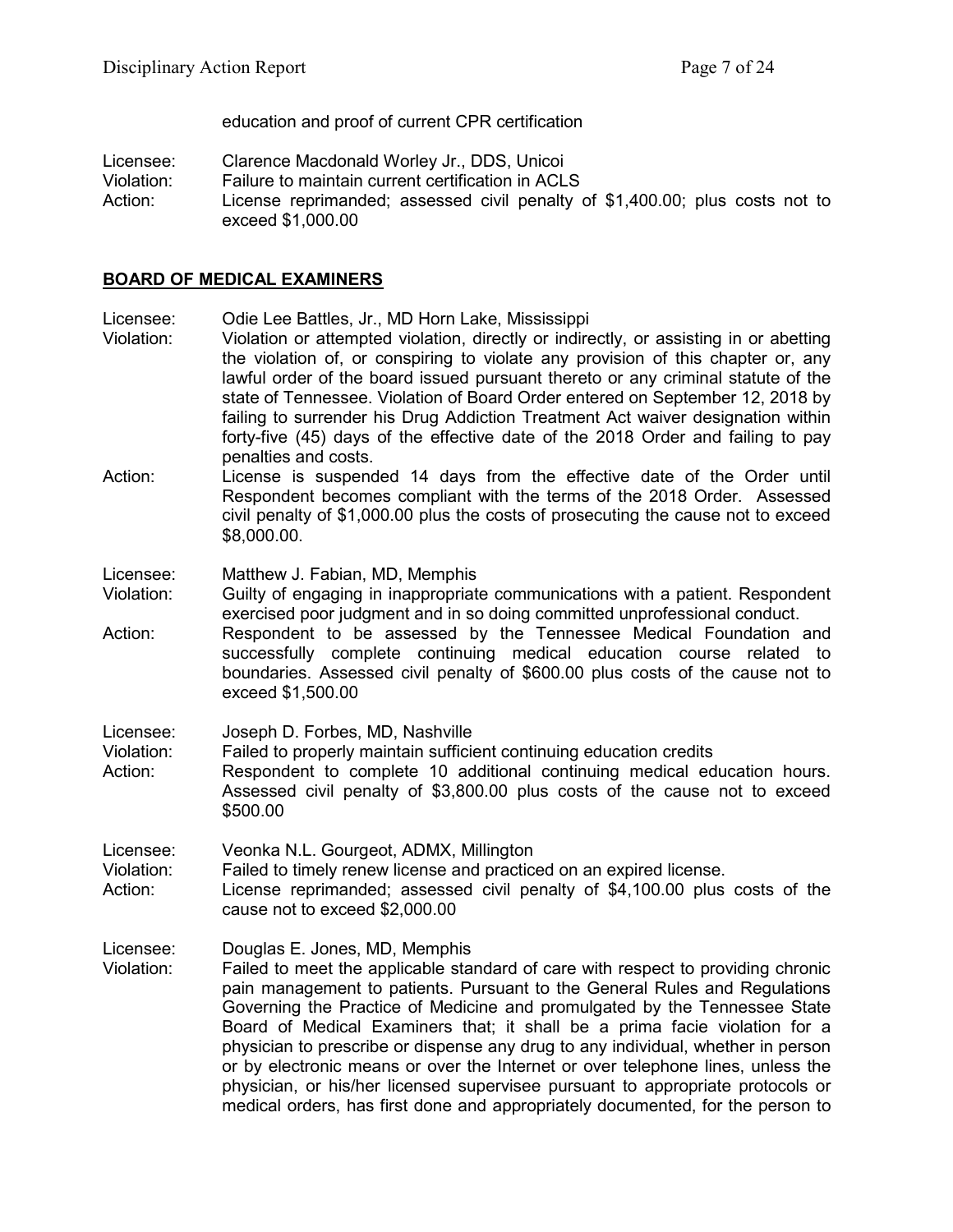whom a prescription is to be issued or drugs dispensed, all of the following: 1. Performed an appropriate history and physical examination; and 2. Made a diagnosis based upon the examinations and all diagnostic and laboratory tests consistent with good medical care; and 3. Formulated a therapeutic plan, and discussed it, along with the basis for it and the risks and benefits of various treatments options, a part of which might be the prescription or dispensed drug, with the patient; and 4. Insured availability of the physician or coverage for the patient for appropriate follow-up care.

Action: License placed on probation; permanently prohibited from owning, operating, or working at a pain management clinic; permanently prohibited from owning, or serving as the medical director of, a medication-assisted treatment facility; permanently prohibited from prescribing controlled substances to any patient with terms. Assessed costs of the cause not to exceed \$90,000.00.

#### Licensee: Carl A. Linblad, MD, Chattanooga

- Violation: Guilty of unprofessional conduct; to wit: Gross health care liability, ignorance, negligence or incompetence; dispensing or otherwise distributing any controlled substance or any other drug not in the course of professional practice; giving or receiving or aiding or abetting the giving or receiving, of rebates, either directly or indirectly; prescribing or dispensing any drug to any individual by electronic means or over the internet or over telephone lines unless the physician has first done and appropriately documented an appropriate history and physical examination; formulated a therapeutic plan and discussed it with the patient; and insured physician coverage for the patient for follow-up care. Failed to create and maintain medical records.
- Action: License suspended; successfully complete the Professional/Problem Based Ethic Program; obtain practice monitoring through Affiliated Monitors for at least one year. Assessed civil penalty of \$3,000.00 plus costs not to exceed \$3,000.00.

Licensee: Brooks Graham Morelock, MD Greeneville

- Violation: Violation or attempted violation, directly or indirectly, or assisting in or abetting the violation of, or conspiring to violate any provision of this chapter or, any lawful order of the board issued pursuant thereto or any criminal statute of the state of Tennessee. Violation of Board Order entered on January 11, 2017, by failing to pay penalties, costs, and take the continuing education courses.
- Action: License is suspended upon the effective date of the Order until Respondent becomes compliant with the terms of the 2017 Order and obtains an evaluation from the Vanderbilt Comprehensive Assessment Program. Assessed costs of prosecuting the cause not to exceed \$12,000.00.

Licensee: Stephen D. Pershing, MD, Lenoir City

- Violation: Guilty of unprofessional conduct; to wit: engaging in the practice of medicine when mentally or physically unable to safely do so.
- Action: License suspended; Respondent to undergo a psychological evaluation; assessed costs of the cause not to exceed \$5,000.00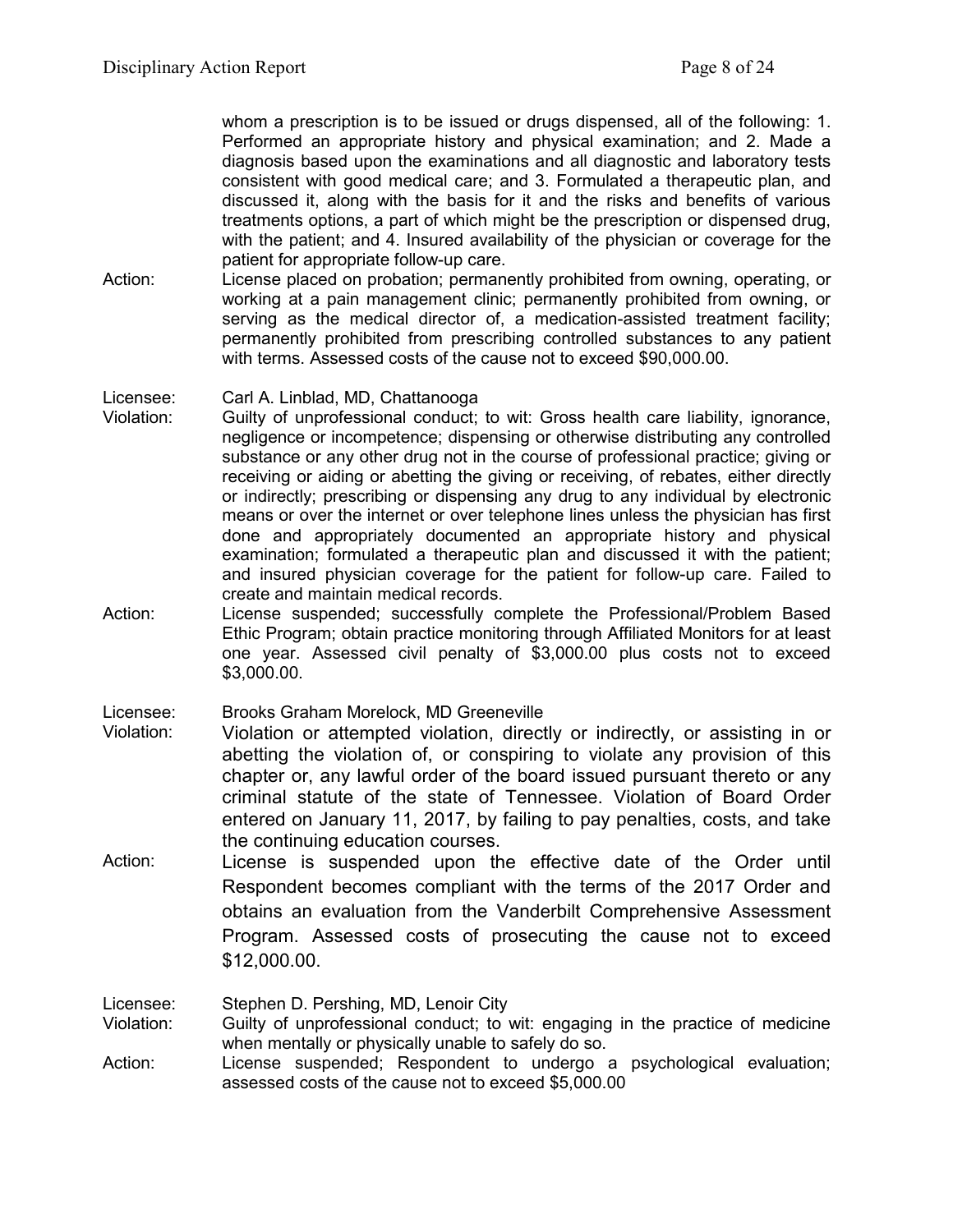| Licensee:<br>Violation:<br>Action: | Levan V. Trull, ADMX, Dandridge<br>Failed to timely renew license and performed x-rays on an expired license.<br>License reprimanded; assessed civil penalty of \$600.00 plus costs of the cause<br>not to exceed \$1,000.00. |
|------------------------------------|-------------------------------------------------------------------------------------------------------------------------------------------------------------------------------------------------------------------------------|
| Licensee:<br>Violation:            | David J. Wooding, MD, Riverside, California<br>Guilty of unprofessional conduct; to wit: Disciplinary action against a person<br>licensed to practice medicine by another state or territory of the United States             |
|                                    | for any acts or omissions that would constitute grounds for discipline of a person<br>licensed in this state.                                                                                                                 |
| Action:                            | License reprimanded; assessed costs of the cause not to exceed \$3,000.00                                                                                                                                                     |

## **BOARD OF MEDICAL EXAMINERS COMMITTEE ON PHYSICIAN ASSISTANTS**

Licensee: Marlaine Martin, PA, Ooltewah

- Violation: Guilty of unprofessional conduct; to wit: Made false statements or representations, been guilty of fraud or deceit in the practice as a physician assistant; engaged in habitual intoxication or personal misuse of any drugs or the use of intoxicating liquors, narcotics, controlled substances, or other drugs or stimulants in such manner as to adversely affect the person's ability to practice; made or signed in one's professional capacity any certificate that is known to be false at the time one makes or signs such certificate; dispensed, prescribed, or otherwise distributed any controlled substance or any other drug not in the course of professional practice or not to relieve pain and suffering, cure an ailment or physical infirmity or disease; dispensed, prescribed or otherwise distributed any controlled substance to any person in violation of any law of the state or of the United States of America or any Board; engaged in the practice of a physician assistant under a false or assumed name, or the impersonation of another practitioner, or a like, similar or different name;
- Action: License suspended; assessed civil penalty of \$800.00 plus costs of the case not to exceed \$10,000.00; Respondent must undergo an evaluation approved by the Tennessee Medical Foundation

#### **BOARD OF NURSING**

- Licensee: Robert Bragg, RN, Milan
- Violation: Guilty of unprofessional conduct; to wit: failure to maintain a record for each patient which accurately reflects the nursing problems and interventions of the patient and/or failure to maintain a record for each patient which accurately reflects the name and title of the nurse providing care; making false or materially incorrect, inconsistent or unintelligible entries in any patient records or in the records of any health care facility, school, institution or other work place location pertaining to the obtaining, possessing or administration of any controlled substance as defined in the Federal Controlled Substances Act; unauthorized use or removal of narcotics, drugs, supplies, or equipment from any health care facility, school, institution or other work place location; and engaging in acts of dishonesty which relate to the practice of nursing
- Action: License suspended with terms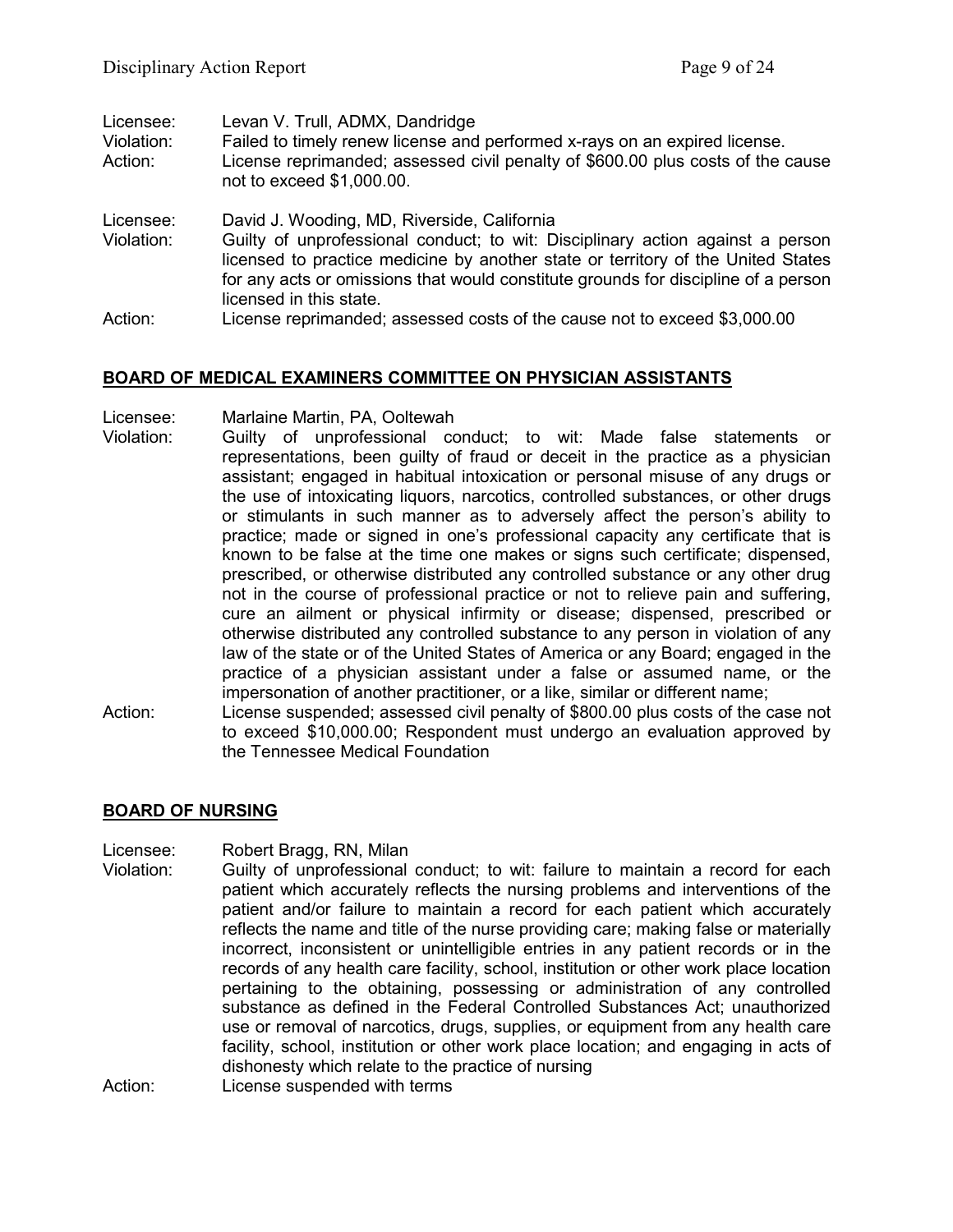Licensee: Jamie Lynn Gates, LPN, Cosby

- Violation: Testing positive for any drug on any government or private sector preemployment, or employer-ordered confirmed drug test; unfit or incompetent by reason of negligence, habits, or other cause; and guilty of unprofessional conduct; to wit: being under the influence of alcoholic beverages, or under the influence of drugs which impair judgement while on duty in any health care facility, school, institution, or other work place location Action: License suspended with terms
- 

### Licensee: Brittany R. Hartgrove, APRN/RN, Knoxville

- Violation: Violated or attempted to violate, directly or indirectly, or assisted in or abetted the violation of, or conspired to violate, any provision of this chapter or any lawful order of the board issued pursuant thereto; guilty of unprofessional conduct; to wit: failure to maintain a record for each patient which accurately reflects the nursing problems and interventions of the patient and/or failure to maintain a record for each patient which accurately reflects the name and title of the nurse providing care; and over-prescribing or prescribing in a manner inconsistent with state rules and regulations
- Action: RN license and APRN certificate reprimanded; must surrender DEA registration for Schedule II controlled substances for no less than two years; must obtain continuing education credits; assessed civil penalties in the amount of \$4,000.00; plus costs not to exceed \$8,000.00

#### Licensee: Rachel C. James, VA RN, Raven VA

- Violation: Guilty of unprofessional conduct; to wit: failure to maintain a record for each patient which accurately reflects the nursing problems and interventions of the patient and/or failure to maintain a record for each patient which accurately reflects the name and title of the nurse providing care
- Action: Privilege to practice nursing in the State of Tennessee voluntarily surrendered; must cease and desist the practice of nursing in the State of Tennessee' assessed costs not to exceed \$500.00

#### Licensee: Sandi L. Keeble, FL RN, Brandon FL

Violation: Unfit or incompetent by reason of negligence, habits, or other cause; and guilty of unprofessional conduct; to wit: being under the influence of alcoholic beverages, or under the influence of drugs which impair judgement while on duty in any health care facility, school, institution, or other work place location Action: Privilege to practice in the State of Tennessee revoked; must cease and desist the practice of nursing in the State of Tennessee

# Licensee: Amanda C. Kilgore, RN, Kingsport

Violation: Unfit or incompetent by reason of negligence, habits, or other cause; addicted to alcohol or drugs to the degree of interfering with nursing duties; and guilty of unprofessional conduct; to wit: failure to maintain a record for each patient which accurately reflects the nursing problems and interventions of the patient and/or failure to maintain a record for each patient which accurately reflects the name and title of the nurse providing care; making false or materially incorrect, inconsistent or unintelligible entries in any patient records or in the records of any health care facility, school, institution or other work place location pertaining to the obtaining, possessing or administration of any controlled substance as defined in the Federal Controlled Substances Act; unauthorized use or removal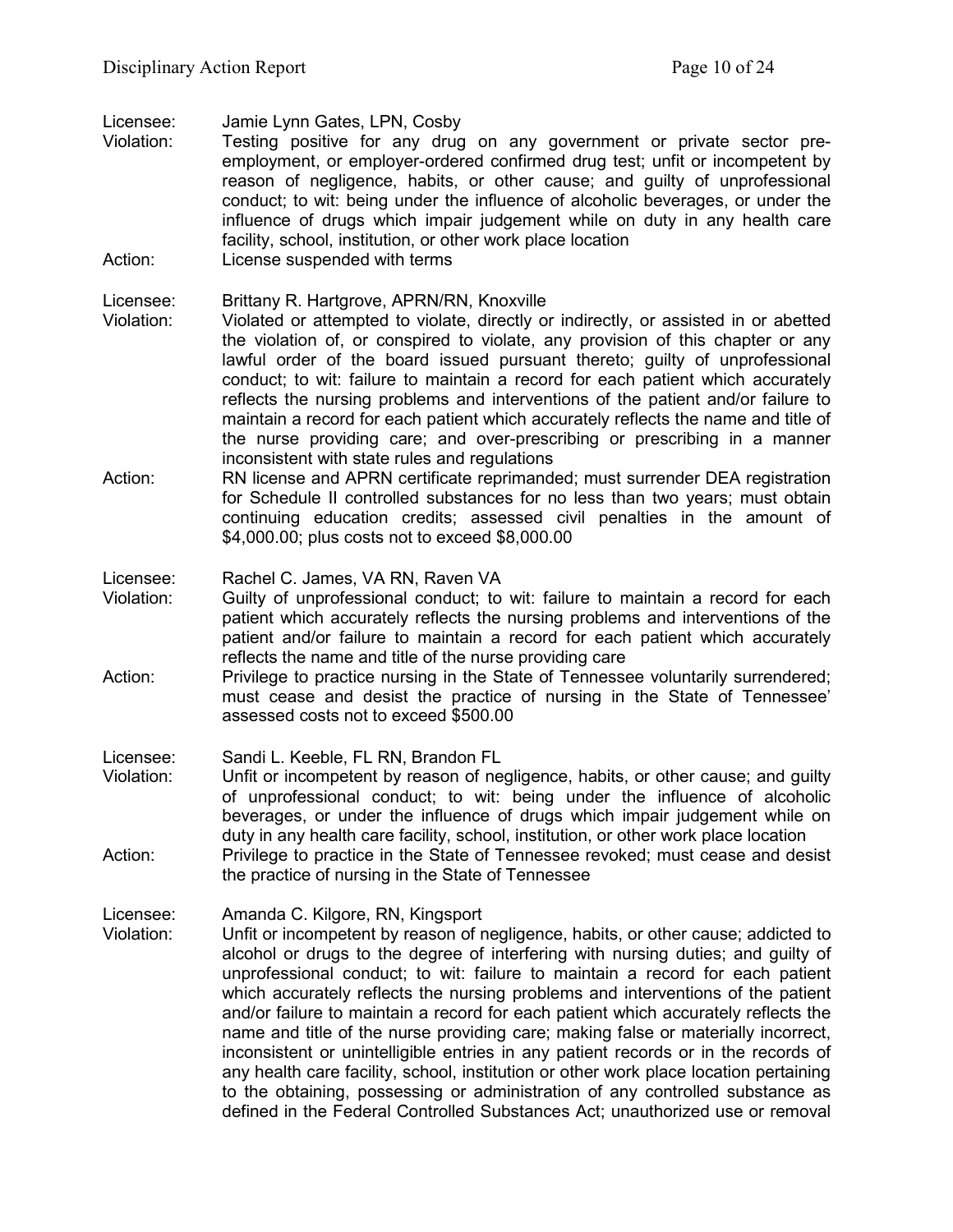of narcotics, drugs, supplies, or equipment from any health care facility, school, institution or other work place location; and engaging in acts of dishonesty which relate to the practice of nursing

Action: License voluntarily surrendered

Licensee: Virginia G. King, RN, Hendersonville

- Violation: Guilty of unprofessional conduct; to wit: failure to maintain a record for each patient which accurately reflects the nursing problems and interventions of the patient and/or failure to maintain a record for each patient which accurately reflects the name and title of the nurse providing care; abandoning or neglecting a patient requiring nursing care; making false or materially incorrect, inconsistent or unintelligible entries in any patient records or in the records of any health care facility, school, institution or other work place location pertaining to the obtaining, possessing or administration of any controlled substance as defined in the Federal Controlled Substances Act; unauthorized use or removal of narcotics, drugs, supplies, or equipment from any health care facility, school, institution or other work place location; and engaging in acts of dishonesty which relate to the practice of nursing
- Action: License summarily suspended; must cease and desist practicing nursing in the State of Tennessee

| Licensee:  | Deborah P. Miller, RN, Sunbright |
|------------|----------------------------------|
| Violation: | Mentally incompetent             |
| Action:    | License suspended with terms     |

Licensee: Tammy Pardue, LPN, Morrison

- Violation: Guilty of unprofessional conduct; to wit: unauthorized use or removal of narcotics, drugs, supplies, or equipment from any health care facility, school, institution or other work place location; and engaging in acts of dishonesty which relate to the practice of nursing
- Action: License suspended with terms

Licensee: Jessica B. Stooksbury, LPN, Heiskell

Violation: Unfit or incompetent by reason of negligence, habits, or other cause; and guilty of unprofessional conduct

Action: License suspended with terms

Licensee: Candria L. Taylor, RN, Greenbrier

Violation: Guilty of unprofessional conduct: to wit: being under the influence of alcoholic beverages, or under the influence of drugs which impair judgement while on duty in any health care facility, school, institution, or other work place location; and revocation, suspension, probation, or other discipline of a license to practice nursing by another state or territory of the United States for any act or omission which would constitute grounds for the revocation, suspension, probation or other discipline of a license in this state

Action: License suspended with terms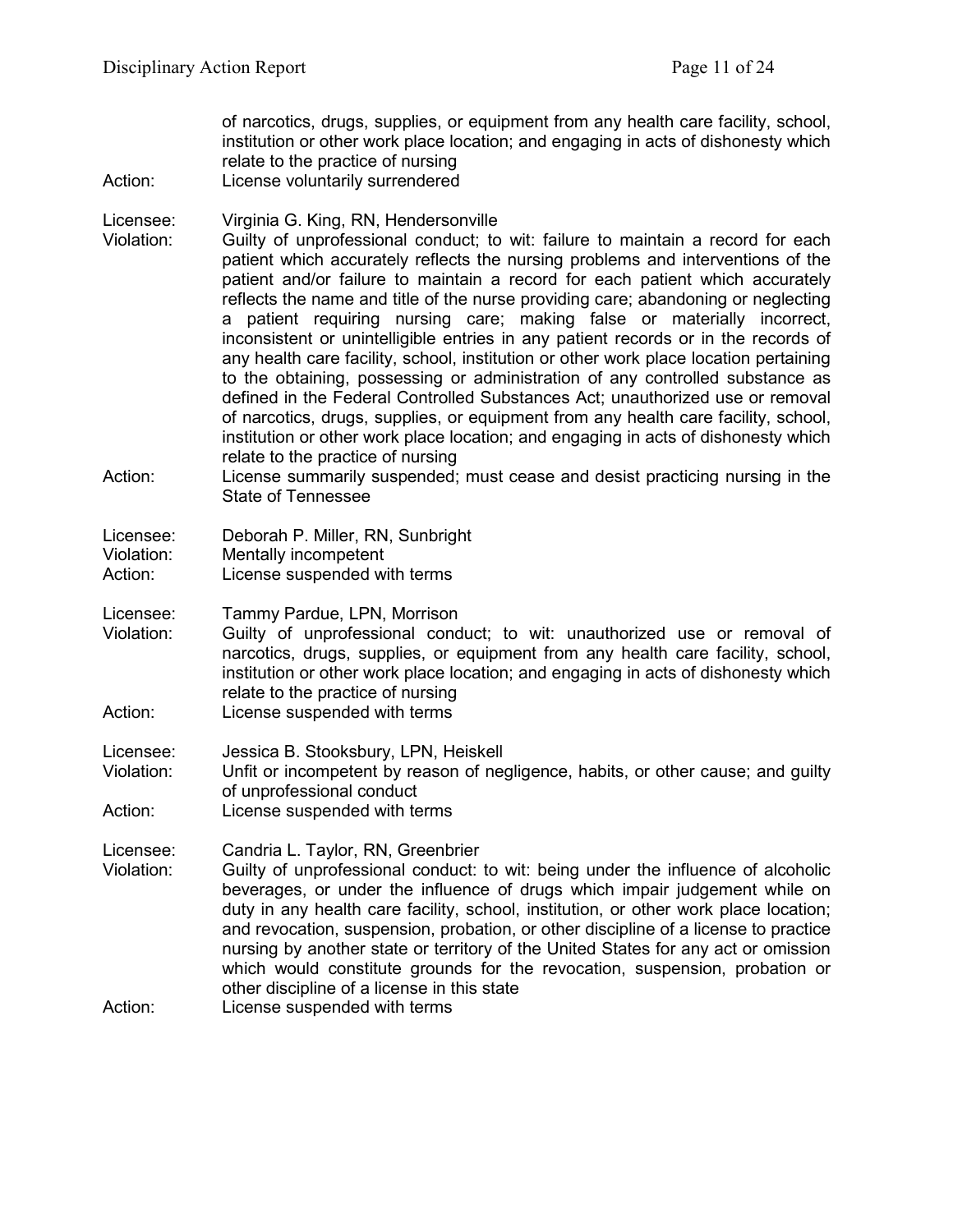# **BOARD OF OCCUPATIONAL THERAPY**

| Licensee:<br>Violation:<br>Action: | Carolyn E. Burns, OTA Louisville, Kentucky<br>Guilty of unprofessional, dishonorable or unethical conduct; to wit: allegations of<br>verbal and physical abuse to patients and/or visitors<br>License voluntarily permanently retired; assessed civil penalty of \$200.00 plus<br>costs of the cause not to exceed \$4,000.00                                                                                                                      |
|------------------------------------|----------------------------------------------------------------------------------------------------------------------------------------------------------------------------------------------------------------------------------------------------------------------------------------------------------------------------------------------------------------------------------------------------------------------------------------------------|
| Licensee:<br>Violation:            | Michelle Sturgis Bushey, OT, Cordova<br>Guilty of unprofessional, dishonorable, or unethical conduct; to wit: conducting<br>practice so as to permit, directly or indirectly, and unlicensed person to perform<br>services or work that, under this part, can be done legally only by persons<br>licensed to practice                                                                                                                              |
| Action:                            | License reprimanded; assessed civil penalty of \$100.00; plus costs to not<br>exceed \$1,000.00                                                                                                                                                                                                                                                                                                                                                    |
| Licensee:<br>Violation:<br>Action: | Shari V. Davis, OTA, Nashville<br>Failure to timely renew license; practicing on an expired license<br>License reprimanded; assessed civil penalty of \$200.00; plus costs not to<br>exceed \$500.00                                                                                                                                                                                                                                               |
| Licensee:<br>Violation:<br>Action: | Amy L. Garrett, OT, Jackson<br>Failure to timely renew license; practicing on an expired license<br>License reprimanded; assessed civil penalty of \$500.00; plus costs not to<br>exceed \$1,000.00                                                                                                                                                                                                                                                |
| Licensee:<br>Violation:            | Vanessa Lynn Hanson, OTA, Lawrenceburg<br>Making false or misleading statements or representations, being guilty of fraud<br>or deceit in obtaining admission to practice or being guilty of fraud or deceit in<br>the licensee's practice; making or signing in one's professional capacity any<br>certificate that is known to be false at the time one makes or signs such<br>certificate; and violation of code of ethics adopted by the board |
| Action:                            | License reprimanded; assessed civil penalty of \$600.00; plus costs not to<br>exceed \$2,000.00                                                                                                                                                                                                                                                                                                                                                    |
| Licensee:<br>Violation:<br>Action: | Nicole Christine Zonana, OT, Franklin<br>Failure to timely renew license; practicing on an expired license<br>License reprimanded; assessed civil penalty of \$2,860.00; plus costs not to<br>exceed \$500.00                                                                                                                                                                                                                                      |

## **BOARD OF PHARMACY**

Licensee: Emily D. Anthony, RT, Hohenwald

Violation: It is alleged that Respondent violated the following laws: It is unlawful for any person, firm or corporation to possess, sell, barter or give away any drug known as legend drugs…except upon the written prescription of a duly licensed physician, certified physician's assistant, nurse…who is rendering service under the supervision, control and responsibility of a licensed physician…a dentist, an optometrist…or a veterinarian, and compounded or dispensed by a duly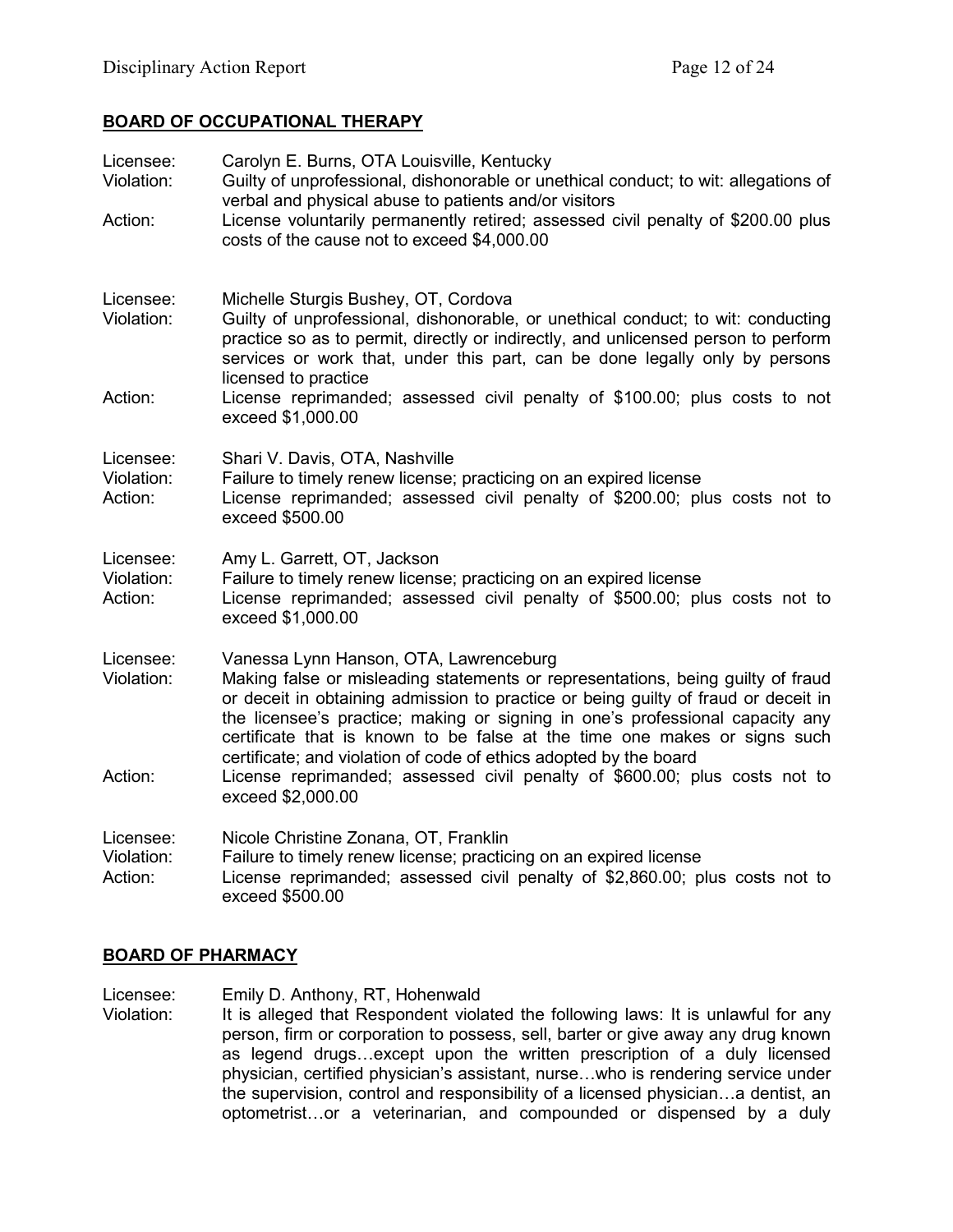registered pharmacist. It is unlawful for any person, firm or corporation to obtain or attempt to obtain a legend drug, or to procure to attempt to procure the administration of a legend drug, by fraud, deceit, misrepresentation, subterfuge, forgery, alteration of a prescription, by the concealment of material fact, or by the use of a false name or address. It is unlawful for any person to have in such person's possession, any drug herein defined or enumerated, without the same having been prescribed by a duly licensed physician, certified physician assistant, dentist, optometrist…or veterinarian, and having been dispensed by a pharmacy duly licensed and registered in this state, unless such person was a resident of another state and had the prescription therefore filled by a duly licensed and registered pharmacist of such other state. It is unlawful for any person knowingly or intentionally to: Acquire or obtain, or attempt to acquire or attempt to obtain, possession of controlled substance by misrepresentation, fraud, forgery, deception or subterfuge. Engaging in conduct prohibited or made unlawful by any of the provisions of parts 2-5 of this chapter or any other laws of the state or of the United States relating to drugs or to the practice of pharmacy. Been guilty of dishonorable, immoral, unethical or unprofessional conduct. Action: Voluntary surrender (same as revocation)

Licensee: B&B Pharmacy, Spring Hill

Violation: Failure to adhere to the Board's statutes and rules as follows; Any drug…that is…out of date [or] old…is deemed to be adulterated, and the possession, sale or distribution of those drugs or devices is prohibited. The owner or pharmacist in charge of a pharmacy practice site shall immediately return or destroy all outdated, defective, or deteriorated prescription drugs and devices and related materials; except that the destruction of controlled substances listed in any schedule shall be performed by a Board approved agent or vendor. Upon request, the Board may waive selected portions of these requirements so long as any waiver granted is consistent with the Board's authority. Action: Assessed civil penalty of \$560.00

Licensee: Mark F. Binkley, D.PH., Nashville

- Violation: Failure to adhere to the Board's statutes and rules as follows; A drug or device shall be deemed to be adulterated if: (4) It is a drug and any substance has been mixed or packed with the drug so as to reduce its quality or strength[.] Any drug or device that is misbranded, out of date, old, deteriorated, not kept under proper refrigeration as required, or that has been exposed to fire, heat, smoke, water, flood or windstorm damage is deemed to be adulterated, and the possession, sale or distribution of those drugs or devices is prohibited. Been guilty of dishonorable, immoral, unethical or unprofessional conduct[.] Any person who violates any rule of the board may be deemed guilty of dishonorable, immoral, unethical or unprofessional conduct within the meaning of TCA Sec. 63-10-305(g). The owner or pharmacist in charge of a pharmacy practice site shall immediately return or destroy all outdated, defective, or deteriorated prescription drugs and devices and related materials; except that the destruction of controlled substances listed in any schedule shall be performed by a Board approved agent or vendor. Upon request, the Board may waive selected portions of these requirements so long as any waiver granted is consistent with the Board's authority under Ten. Code Ann. Title 63, Chapters 1 and 10, and Tenn. Code Ann. Title 4, Chapter 5.
- Action: License reprimanded; engage practice monitoring to monitor and review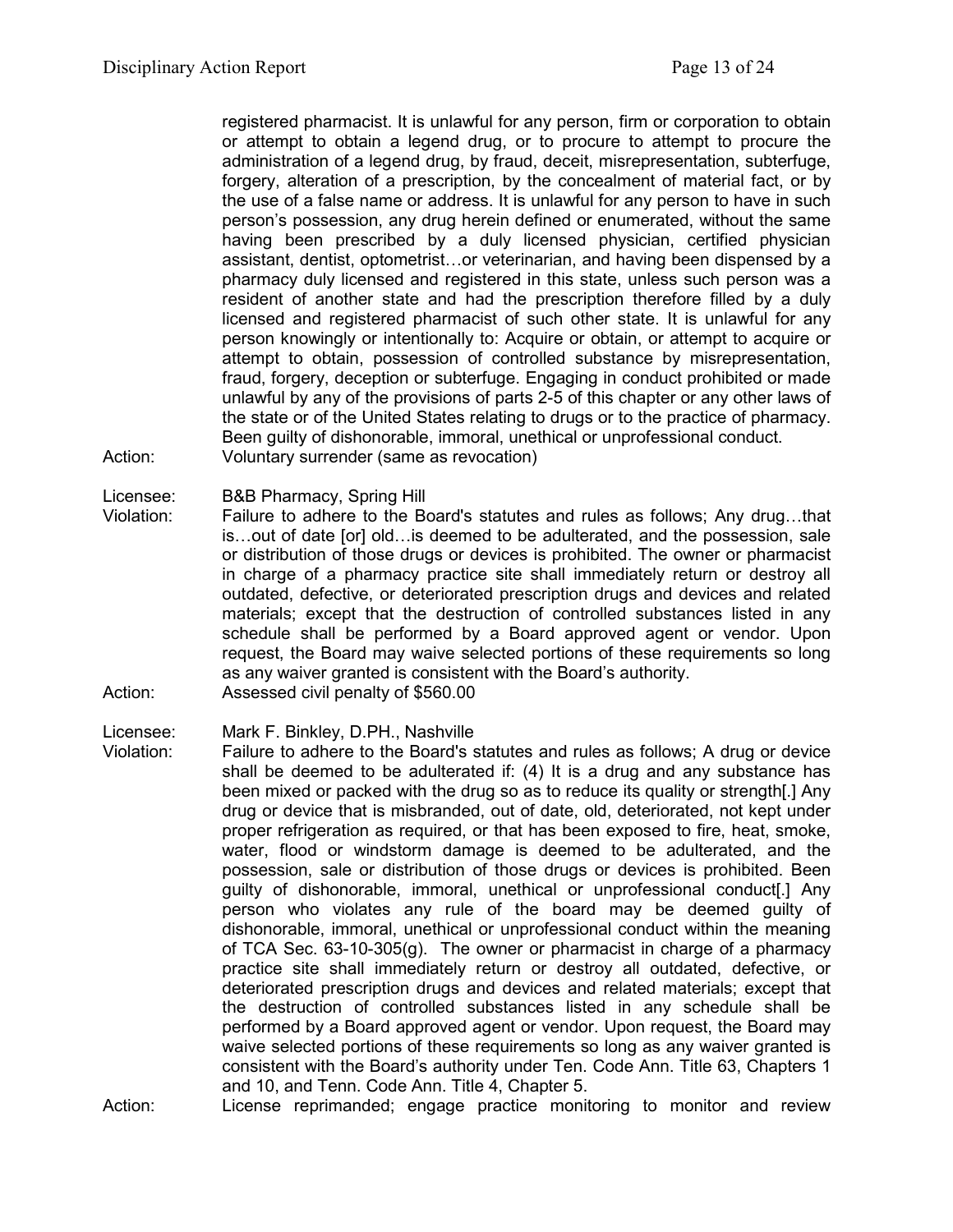compounding practices; assessed costs not to exceed \$2,000.00

- Licensee: Del Mar Medical, Inc. d/b/a Pardue's Pharmacy, Mount Juliet<br>Violation: Failure to adhere to the Board's statutes and rules a Failure to adhere to the Board's statutes and rules as follows; Patient counseling; Upon the receipt of a medical or prescription order and following a review of the patient's record, a pharmacist shall personally counsel the patient or caregiver "face-to-face" if the patient or caregiver is present. If the patient or caregiver is not present, a pharmacist shall make a reasonable effort to counsel through alternative means. Failed to comply with a lawful order or duly promulgated rule of the Board.
- Action: Assessed civil penalty of \$1,000.00

## Licensee: Jeffrey McClain Duren, D.PH, Waynesboro

- Violation: Failure to adhere to the Board's statutes and rules as follows; A drug or device shall be deemed to be adulterated if: (4) It is a drug and any substance has been mixed or packed with the drug so as to reduce its quality or strength [.] Any drug or device that is misbranded, out of date, old, deteriorated, not kept under proper refrigeration as required, or that has been exposed to fire, heat, smoke, water, flood or windstorm damage is deemed to be adulterated, and the possession, sale or distribution of those drugs or devices is prohibited. Been guilty of dishonorable, immoral, unethical or unprofessional conduct [.] Any person who violates any rule of the board may be deemed guilty of dishonorable, immoral, unethical or unprofessional conduct within the meaning of TCA Sec. 63-10-305(g). The owner or pharmacist in charge of a pharmacy practice site shall immediately return or destroy all outdated, defective, or deteriorated prescription drugs and devices and related materials; except that the destruction of controlled substances listed in any schedule shall be performed by a Board approved agent or vendor. Upon request, the Board may waive selected portions of these requirements so long as any waiver granted is consistent with the Board's authority under Ten. Code Ann. Title 63, Chapters 1 and 10, and Tenn. Code Ann. Title 4, Chapter 5. Engaged in conduct prohibited or made unlawful by any of the provisions of parts 2-5 of this chapter or any other laws of the state or the United States relating to drugs or to the practice of pharmacy.
- Action: License reprimanded; assessed civil penalty of \$1,980.00 plus costs not to exceed \$2,000.00

Licensee: Duren Pharmacy, Waynesboro

Violation: Failure to adhere to the Board's statutes and rules as follows; A drug or device shall be deemed to be adulterated if: (4) It is a drug and any substance has been mixed or packed with the drug so as to reduce its quality or strength[.] Any drug or device that is misbranded, out of date, old, deteriorated, not kept under proper refrigeration as required, or that has been exposed to fire, heat, smoke, water, flood or windstorm damage is deemed to be adulterated, and the possession, sale or distribution of those drugs or devices is prohibited. Been guilty of dishonorable, immoral, unethical or unprofessional conduct[.] Any person who violates any rule of the board may be deemed guilty of dishonorable, immoral, unethical or unprofessional conduct within the meaning of TCA Sec. 63-10-305(g). The owner or pharmacist in charge of a pharmacy practice site shall immediately return or destroy all outdated, defective, or deteriorated prescription drugs and devices and related materials; except that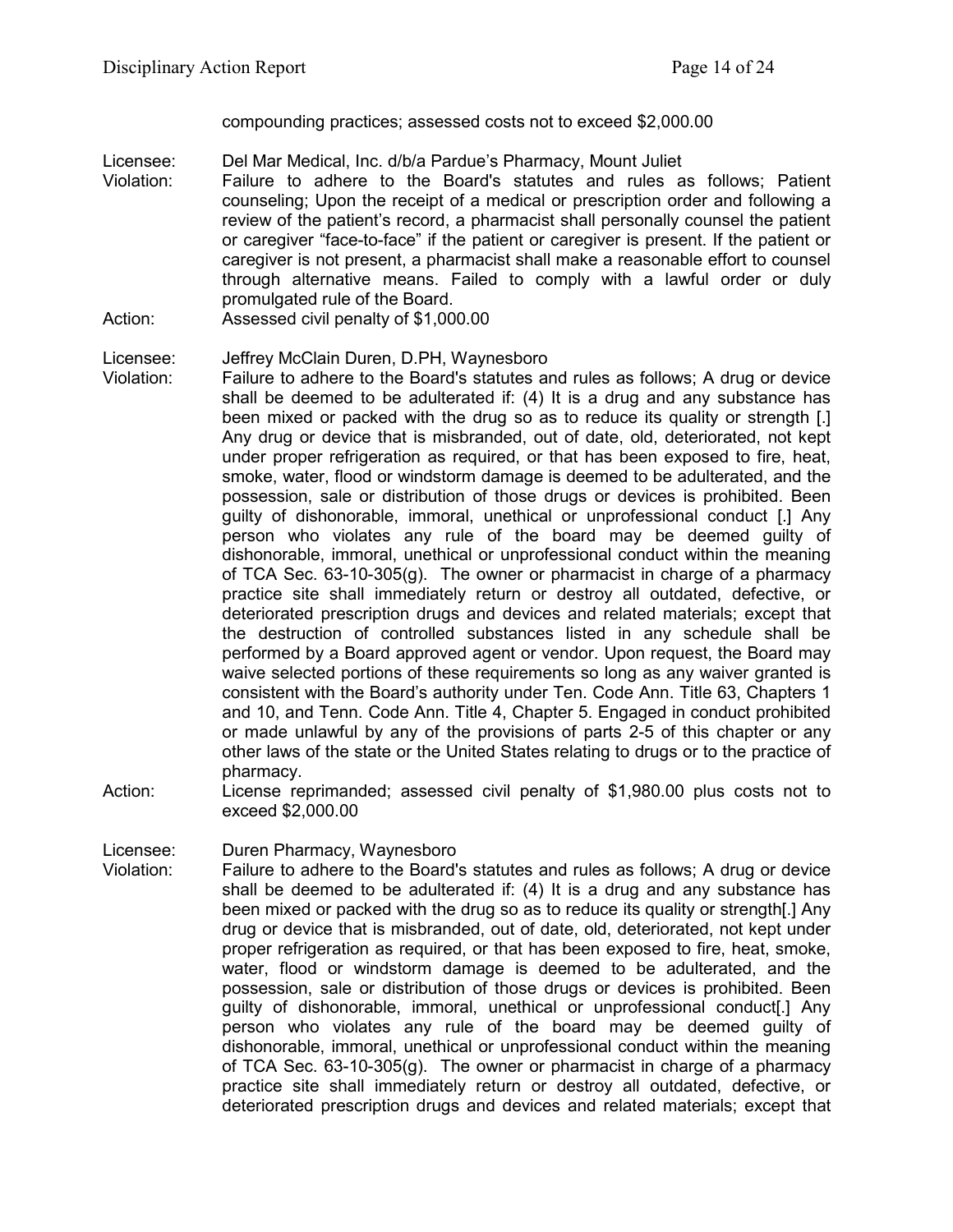the destruction of controlled substances listed in any schedule shall be performed by a Board approved agent or vendor. Upon request, the Board may waive selected portions of these requirements so long as any waiver granted is consistent with the Board's authority under Ten. Code Ann. Title 63, Chapters 1 and 10, and Tenn. Code Ann. Title 4, Chapter 5. Engaged in conduct prohibited or made unlawful by any of the provisions of parts 2-5 of this chapter or any other laws of the state or the United States relating to drugs or to the practice of pharmacy.

Action: License reprimanded; assessed civil penalty of \$1,980.00 plus costs not to exceed \$2,000.00

Licensee: Kevin J. Evetts, D.PH, Cordova

Violation: Failure to adhere to the Board's statutes and rules as follows; A drug or device shall be deemed to be adulterated if: (1)(B) It has been produced, prepared, packed or held under unsanitary conditions whereby it may have been contaminated with filth, or whereby it may have been rendered injurious to health [.] The pharmacy practice site and equipment therein shall be maintained in a clean, sanitary, orderly and well-lighted condition, and all persons working in the pharmacy practice site shall be required to keep themselves and their apparel in a clean and sanitary condition. Any drug or device that is misbranded, out of date, old, deteriorated, not kept under proper refrigeration as required, or that has been exposed to fire, heat, smoke, water, flood or windstorm damage is deemed to be adulterated, and the possession, sale or distribution of those drugs or devices is prohibited. The owner or pharmacist in charge of a pharmacy practice site shall immediately return or destroy all outdated, defective, or deteriorated prescription drugs and devices and related materials; except that the destruction of controlled substances listed in any schedule shall be performed by a Board approved agent or vendor. Upon request, the Board may waive selected portions of these requirements so long as any waiver granted is consistent with the Board's authority under Ten. Code Ann. Title 63, Chapters 1 and 10, and Tenn. Code Ann. Title 4, Chapter 5. Each individual pharmacist using a computerized system in the refilling of a medical or prescription order shall certify that the information entered into the computer for such a refill is correct by verifying, dating, and signing a hard-copy printout of each day's medical or prescription order refill data, or in lieu of such a printout, by signing a statement in a book or file each day attesting that the refill information entered that day has been reviewed by the pharmacist and is correct as shown. Such documentation shall be separately maintained at the pharmacy practice site for at least two (2) years from the date of the last dispensing. Each registered pharmacy shall maintain the inventories and records of controlled substances as follows: (1) Inventories and records of all controlled substances listed in Schedule I and II shall be maintained separately from all other records of the pharmacy. (2) Inventories and records of Schedules III, IV, and V controlled substances shall be maintained either separately from all other records of the pharmacy or in such form that the information required is readily retrievable from ordinary business records of the pharmacy. All sterile products shall be prepared in compliance with applicable USP standards for Pharmaceutical compounding. As part of its quality assurance program, any licensed facility which engages in sterile compounding shall perform a gap analysis pursuant to guidelines adopted by the Board of Pharmacy. Any exceptions or serious deficiencies noted in this analysis shall be reported to the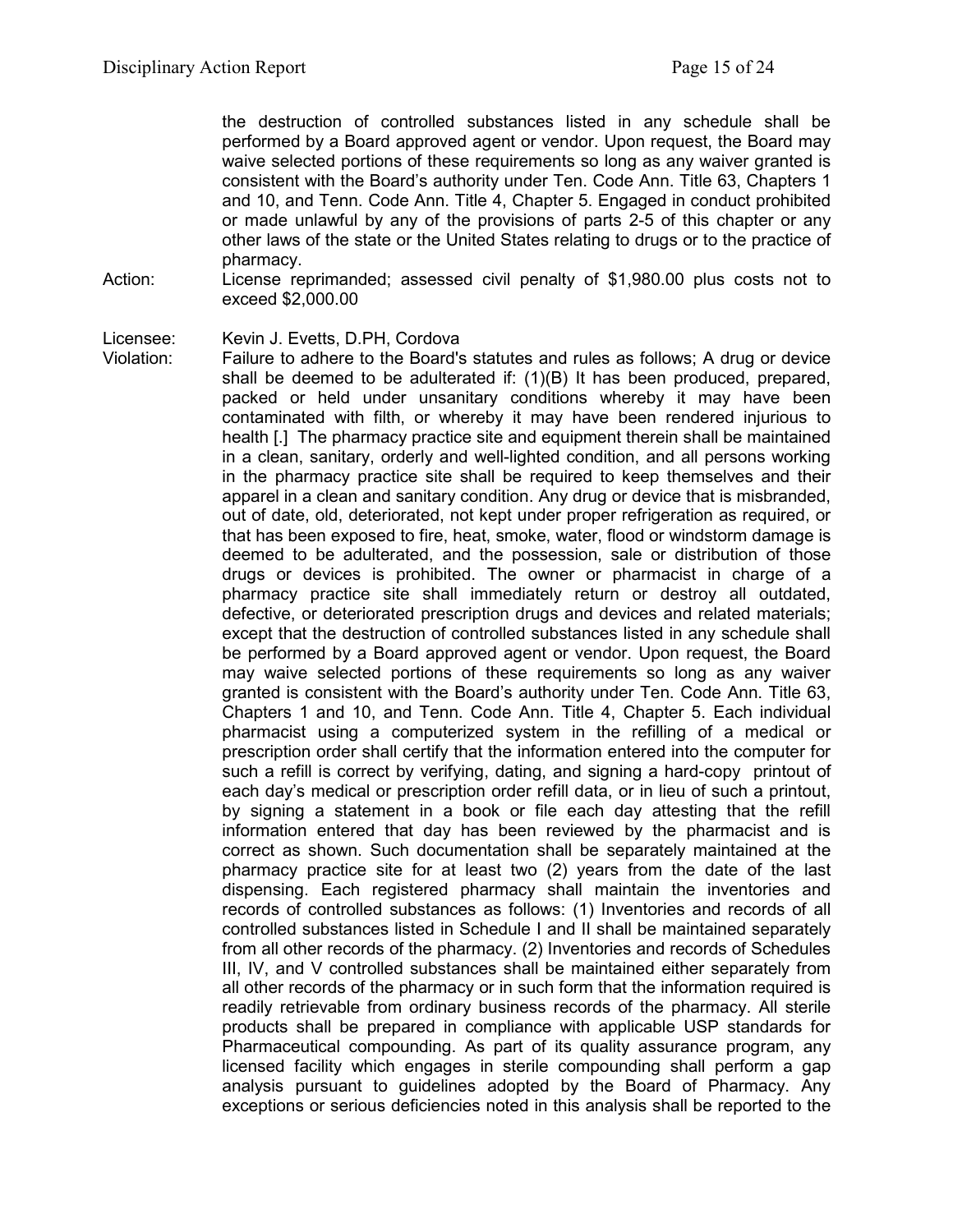Board of Pharmacy. Any licensed pharmacy which compounds sterile products, except hospital pharmacies compounding for inpatients of a hospital, shall submit to the Board of Pharmacy, on a quarterly basis, a report listing the quantity of high risk or batch sterile products, as defined by USP standards, compounded and dispensed during the previous quarterly period and any other information as require by USP standards. (a) Quarterly reports submitted pursuant to this paragraph shall be submitted by the  $15<sup>th</sup>$  day of the month following the end of each calendar quarter. (b) In any calendar year where any one of the above dates fall on a weekend or official state holiday, all quarterly reports due on that date shall be submitted on the following business day. The format for reports submitted pursuant to this paragraph shall be determined by the Board of Pharmacy through policy and made available to the public on the Board of Pharmacy's website. A registered technician shall maintain his or her registration certificate at the pharmacy practice site; additionally, all certified technicians shall display in like manner evidence of certification. Pharmacy technicians shall possess at all times, while on duty, proof of registration and proof of certification, if applicable. To the extent that a medical order contains an order for the compounding, dispensing or administration of a prescription drug or device or related material, the medical order shall be treated as a prescription order. Written medical and prescription orders must be signed by the prescriber. Verbal medical and prescription orders must be immediately reduced to writing (by hand or other means), dated, and initialed by the authorized individual accepting the medical and prescription orders. Initial inventory date. Every person required to keep records shall take an inventory of all stocks of controlled substances on hand on the date he/she first engages in the manufacture, distribution, or dispensing of controlled substances, in accordance with paragraph (e) of this section as applicable. In the event a person commences business with no controlled substances on hand, he/she shall record this fact as the initial inventory. (c) Biennial inventory date. After the initial inventory is taken, the registrant shall take a new inventory of all stocks of controlled substances on hand at least every two years. The biennial inventory may be taken on any date which is within two years of the previous biennial inventory date. There shall be a documented, ongoing quality assurance program that monitors process validation; pharmacist(s), pharmacy intern(s), and pharmacy technician(s) performance; equipment; and environment. Any licensed pharmacy which compounds and dispenses sterile products must ensure that the following information is on file at the practice site and readily accessible for sterile products: (b) The sources of lot numbers of the components used in those drug products [.] Maintain in the pharmacy practice site, documentation of completion of the required training [.]

Action: License reprimanded; sterile compounding modifier registration is suspended; provide proof of 15 live hours of continuing education in the area of regulatory compliance with state and federal law in the compounding of sterile products; engage in a practice monitoring program for 2 years; assessed costs not to exceed \$2,000.00

Licensee: Donald W. Evans, D.PH. College Grove<br>Violation: Failure to adhere to the Board's statutes

Failure to adhere to the Board's statutes and rules as follows; Upon the receipt of a medical or prescription order and following a review of the patient's record, a pharmacist shall personally counsel the patient or caregiver "face-to-face" if the patient or caregiver is present. If the patient or caregiver is not present, a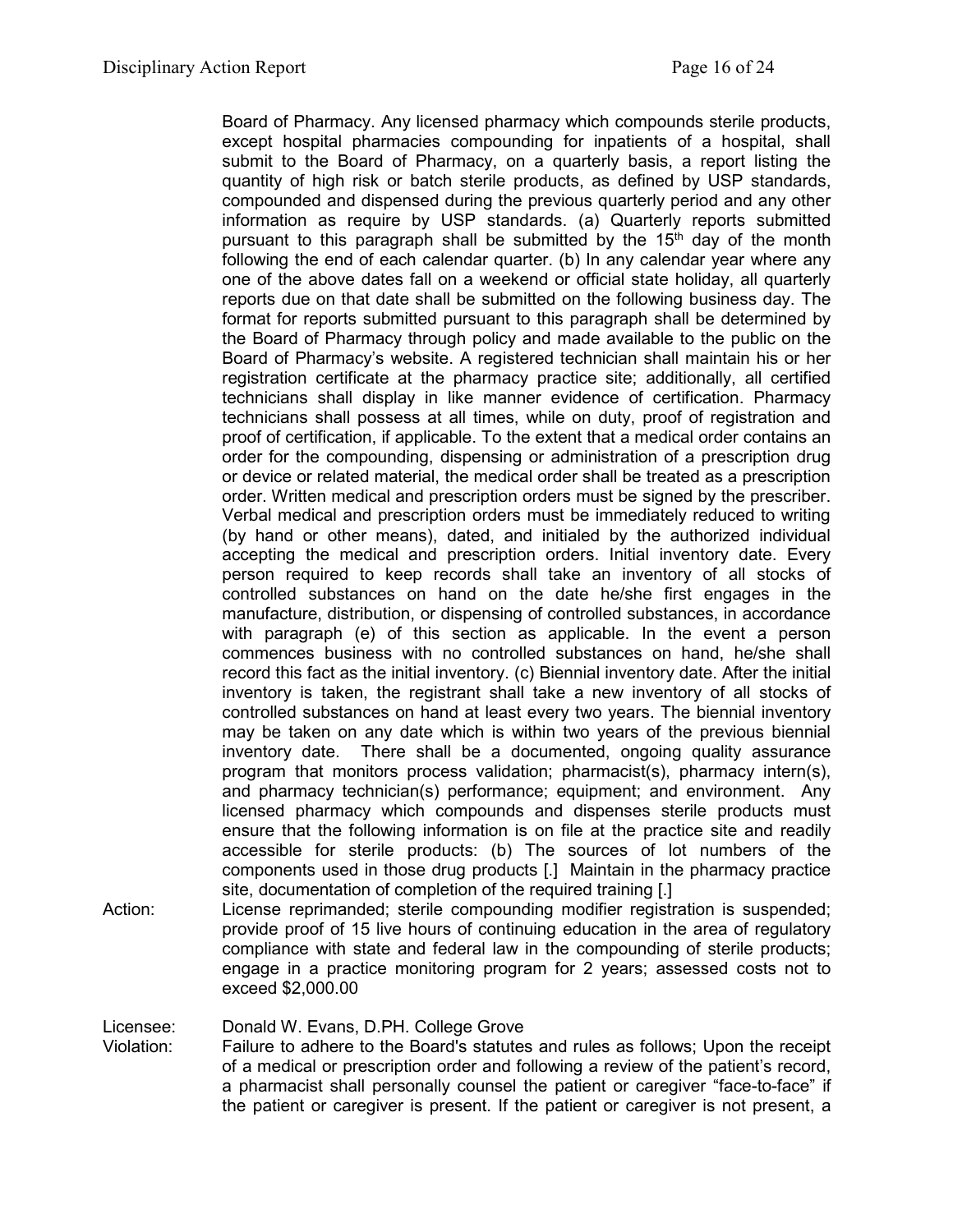- pharmacist shall make a reasonable effort to counsel through alternative means. Action: Assessed civil penalty of \$1,000.00; and shall complete 15 hours of continuing education in the subject of practice of pharmacy.
- Licensee: Gina Stafford Flomberg, D.PH., Knoxville
- Violation: Failure to adhere to the Board's statutes and rules as follows; Upon the receipt of a medical or prescription order and following a review of the patient's record, a pharmacist shall personally counsel the patient or caregiver "face-to-face" if the patient or caregiver is present. If the patient or caregiver is not present, a pharmacist shall make a reasonable effort to counsel through alternative means. Action: Assessed civil penalty of \$1,000.00.
- Licensee: Coshona Devin Gordon, RT, Columbia
- Violation: Failure to adhere to the Board's statutes and rules as follows; Failed a random drug test. Been guilty of dishonorable, immoral, unethical or unprofessional conduct.
- Action: License suspended with terms of obtaining monitoring from Tennessee Pharmacy Recovery Network at which time suspension will lift and license to be placed on probation for one year

#### Licensee: Health and Wellness Compounding, Pharmacy, Nashville

- Violation: Failure to adhere to the Board's statutes and rules as follows; A drug or device shall be deemed to be adulterated if: (4) It is a drug and any substance has been mixed or packed with the drug so as to reduce its quality or strength [.] Any drug or device that is misbranded, out of date, old, deteriorated, not kept under proper refrigeration as required, or that has been exposed to fire, heat, smoke, water, flood or windstorm damage is deemed to be adulterated, and the possession, sale or distribution of those drugs or devices is prohibited. Been guilty of dishonorable, immoral, unethical or unprofessional conduct [.] Any person who violates any rule of the board may be deemed guilty of dishonorable, immoral, unethical or unprofessional conduct within the meaning of TCA Sec. 63-10-305(g). The owner or pharmacist in charge of a pharmacy practice site shall immediately return or destroy all outdated, defective, or deteriorated prescription drugs and devices and related materials; except that the destruction of controlled substances listed in any schedule shall be performed by a Board approved agent or vendor. Upon request, the Board may waive selected portions of these requirements so long as any waiver granted is consistent with the Board's authority under Ten. Code Ann. Title 63, Chapters 1 and 10, and Tenn. Code Ann. Title 4, Chapter 5.
- Action: License reprimanded; engage practice monitoring to monitor and review compounding practices; assessed costs not to exceed \$2,000.00

Licensee: The Medicine Shoppe, Memphis

Violation: Failure to adhere to the Board's statutes and rules as follows; A drug or device shall be deemed to be adulterated if: (1)(B) It has been produced, prepared, packed or held under unsanitary conditions whereby it may have been contaminated with filth, or whereby it may have been rendered injurious to health [.] The pharmacy practice site and equipment therein shall be maintained in a clean, sanitary, orderly and well-lighted condition, and all persons working in the pharmacy practice site shall be required to keep themselves and their apparel in a clean and sanitary condition. Any drug or device that is misbranded,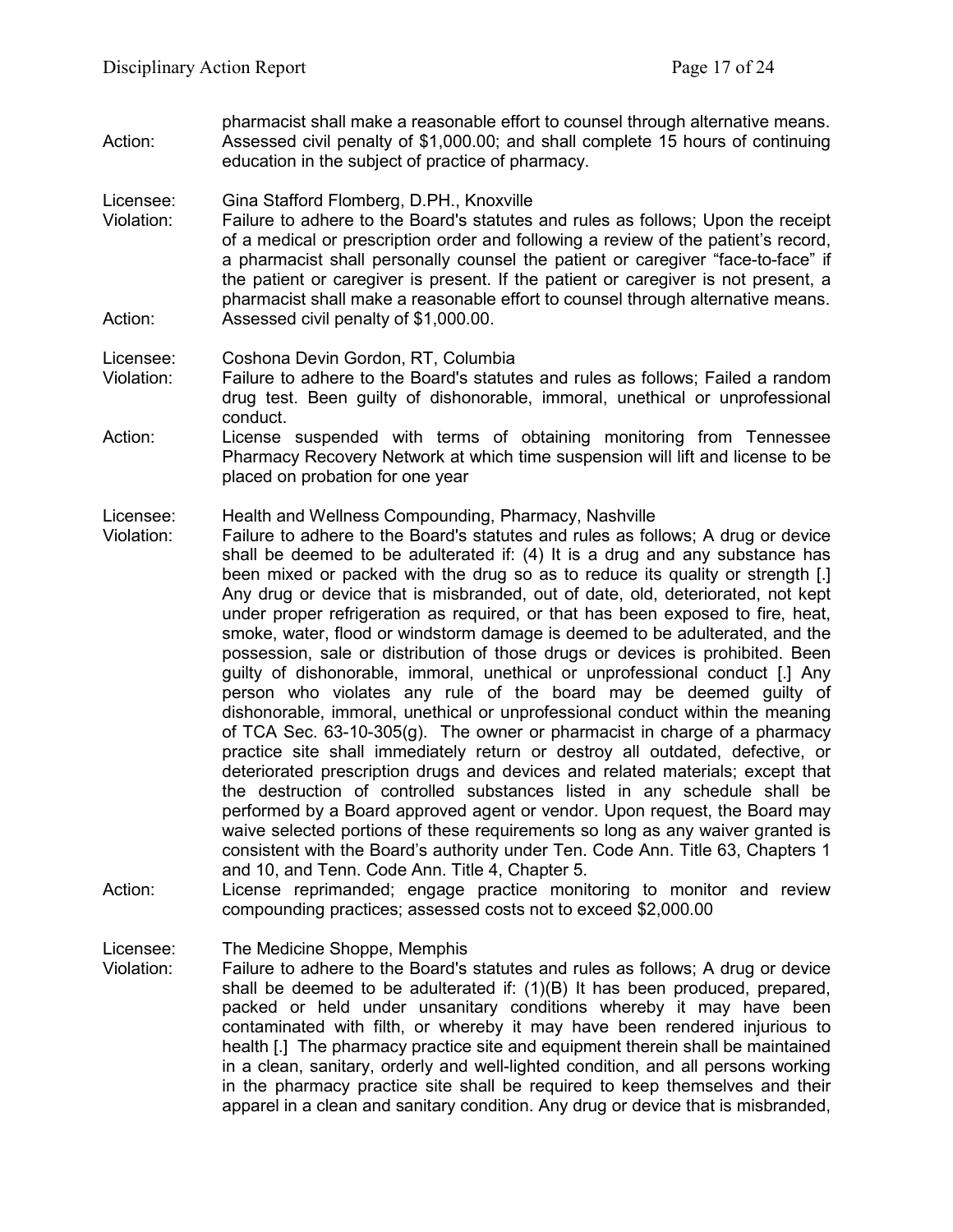out of date, old, deteriorated, not kept under proper refrigeration as required, or that has been exposed to fire, heat, smoke, water, flood or windstorm damage is deemed to be adulterated, and the possession, sale or distribution of those drugs or devices is prohibited. The owner or pharmacist in charge of a pharmacy practice site shall immediately return or destroy all outdated, defective, or deteriorated prescription drugs and devices and related materials; except that the destruction of controlled substances listed in any schedule shall be performed by a Board approved agent or vendor. Upon request, the Board may waive selected portions of these requirements so long as any waiver granted is consistent with the Board's authority under Ten. Code Ann. Title 63, Chapters 1 and 10, and Tenn. Code Ann. Title 4, Chapter 5. Each individual pharmacist using a computerized system in the refilling of a medical or prescription order shall certify that the information entered into the computer for such a refill is correct by verifying, dating, and signing a hard-copy printout of each day's medical or prescription order refill data, or in lieu of such a printout, by signing a statement in a book or file each day attesting that the refill information entered that day has been reviewed by the pharmacist and is correct as shown. Such documentation shall be separately maintained at the pharmacy practice site for at least two (2) years from the date of the last dispensing. Each registered pharmacy shall maintain the inventories and records of controlled substances as follows: (1) Inventories and records of all controlled substances listed in Schedule I and II shall be maintained separately from all other records of the pharmacy. (2) Inventories and records of Schedules III, IV, and V controlled substances shall be maintained either separately from all other records of the pharmacy or in such form that the information required is readily retrievable from ordinary business records of the pharmacy. All sterile products shall be prepared in compliance with applicable USP standards for Pharmaceutical compounding. As part of its quality assurance program, any licensed facility which engages in sterile compounding shall perform a gap analysis pursuant to guidelines adopted by the Board of Pharmacy. Any exceptions or serious deficiencies noted in this analysis shall be reported to the Board of Pharmacy. Any licensed pharmacy which compounds sterile products, except hospital pharmacies compounding for inpatients of a hospital, shall submit to the Board of Pharmacy, on a quarterly basis, a report listing the quantity of high risk or batch sterile products, as defined by USP standards, compounded and dispensed during the previous quarterly period and any other information as require by USP standards. (a) Quarterly reports submitted pursuant to this paragraph shall be submitted by the  $15<sup>th</sup>$  day of the month following the end of each calendar quarter. (b) In any calendar year where any one of the above dates fall on a weekend or official state holiday, all quarterly reports due on that date shall be submitted on the following business day. The format for reports submitted pursuant to this paragraph shall be determined by the Board of Pharmacy through policy and made available to the public on the Board of Pharmacy's website. A registered technician shall maintain his or her registration certificate at the pharmacy practice site; additionally, all certified technicians shall display in like manner evidence of certification. Pharmacy technicians shall possess at all times, while on duty, proof of registration and proof of certification, if applicable. To the extent that a medical order contains an order for the compounding, dispensing or administration of a prescription drug or device or related material, the medical order shall be treated as a prescription order. Written medical and prescription orders must be signed by the prescriber.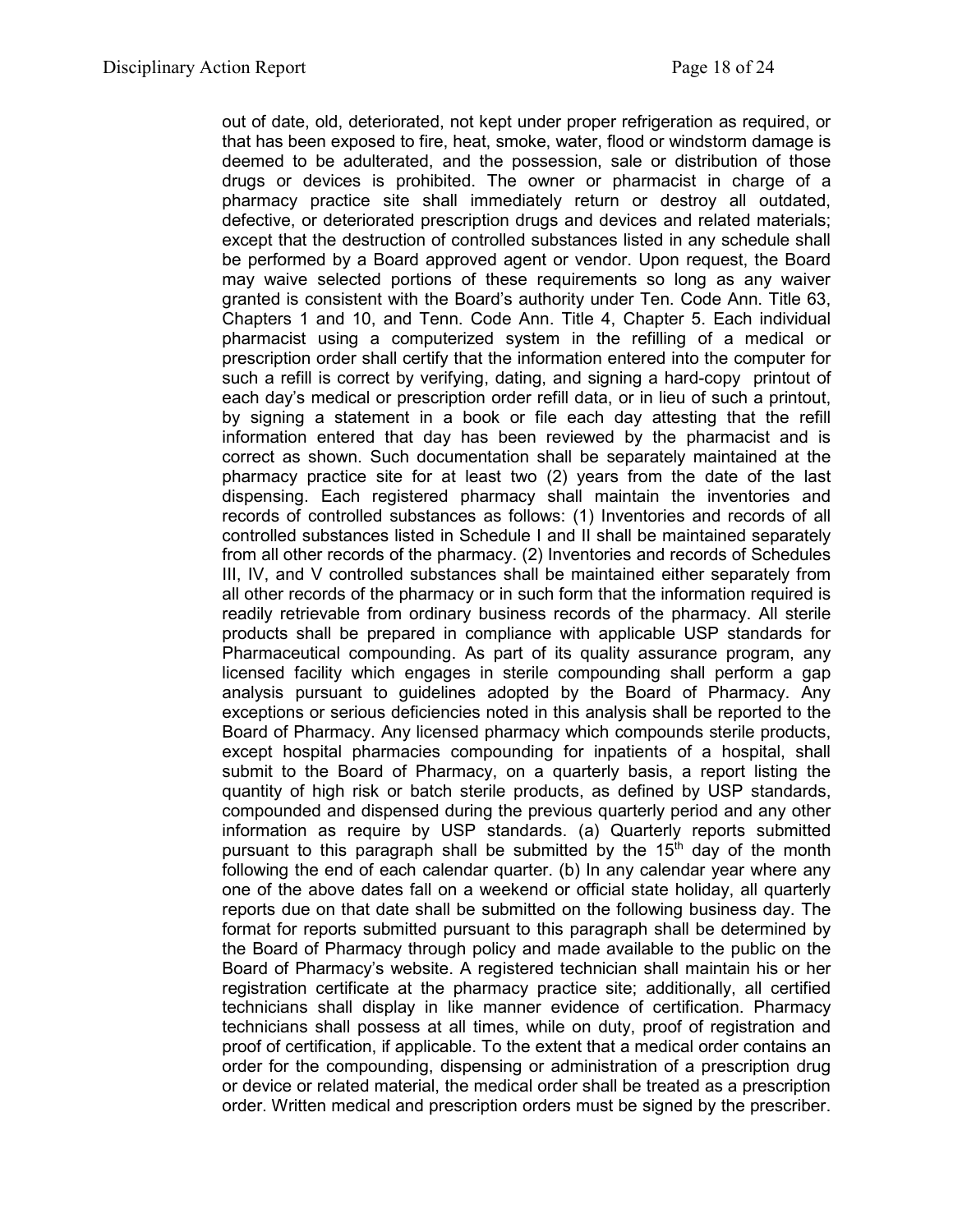Verbal medical and prescription orders must be immediately reduced to writing (by hand or other means), dated, and initialed by the authorized individual accepting the medical and prescription orders. Initial inventory date. Every person required to keep records shall take an inventory of all stocks of controlled substances on hand on the date he/she first engages in the manufacture, distribution, or dispensing of controlled substances, in accordance with paragraph (e) of this section as applicable. In the event a person commences business with no controlled substances on hand, he/she shall record this fact as the initial inventory. (c) Biennial inventory date. After the initial inventory is taken, the registrant shall take a new inventory of all stocks of controlled substances on hand at least every two years. The biennial inventory may be taken on any date which is within two years of the previous biennial inventory date. There shall be a documented, ongoing quality assurance program that monitors process validation; pharmacist(s), pharmacy intern(s), and pharmacy technician(s) performance; equipment; and environment. Any licensed pharmacy which compounds and dispenses sterile products must ensure that the following information is on file at the practice site and readily accessible for sterile products: (b) The sources of lot numbers of the components used in those drug products [.] Maintain in the pharmacy practice site, documentation of completion of the required training [.]

Action: License reprimanded; sterile compounding modifier registration is suspended; provide proof of 15 live hours of continuing education in the area of regulatory compliance with state and federal law in the compounding of sterile products; engage in a practice monitoring program for 2 years; assessed costs not to exceed \$2,000.00

Licensee: Melissa Marie Lawson, RT, Knoxville

Violation: Failure to adhere to the board status and rules as follows; It is unlawful for any person, firm or corporation to possess, sell, barter or give away any drug known as legend drugs…except upon the written prescription of a duly licensed physician, certified physician's assistant, nurse…who is rendering service under the supervision, control and responsibility of a licensed physician…a dentist, an optometrist…or a veterinarian, and compounded or dispensed by a duly registered pharmacist. It is unlawful for any person, firm or corporation to obtain or attempt to obtain a legend drug, or to procure to attempt to procure the administration of a legend drug, by fraud, deceit, misrepresentation, subterfuge, forgery, alteration of a prescription, by the concealment of material fact, or by the use of a false name or address. It is unlawful for any person to have in such person's possession, any drug herein defined or enumerated, without the same having been prescribed by a duly licensed physician, certified physician assistant, dentist, optometrist…or veterinarian, and having been dispensed by a pharmacy duly licensed and registered in this state, unless such person was a resident of another state and had the prescription therefore filled by a duly licensed and registered pharmacist of such other state. It is unlawful for any person knowingly or intentionally to: Acquire or obtain, or attempt to acquire or attempt to obtain, possession of controlled substance by misrepresentation, fraud, forgery, deception or subterfuge. Engaging in conduct prohibited or made unlawful by any of the provisions of parts 2-5 of this chapter or any other laws of the state or of the United States relating to drugs or to the practice of pharmacy. Been guilty of dishonorable, immoral, unethical or unprofessional conduct. Action: License revoked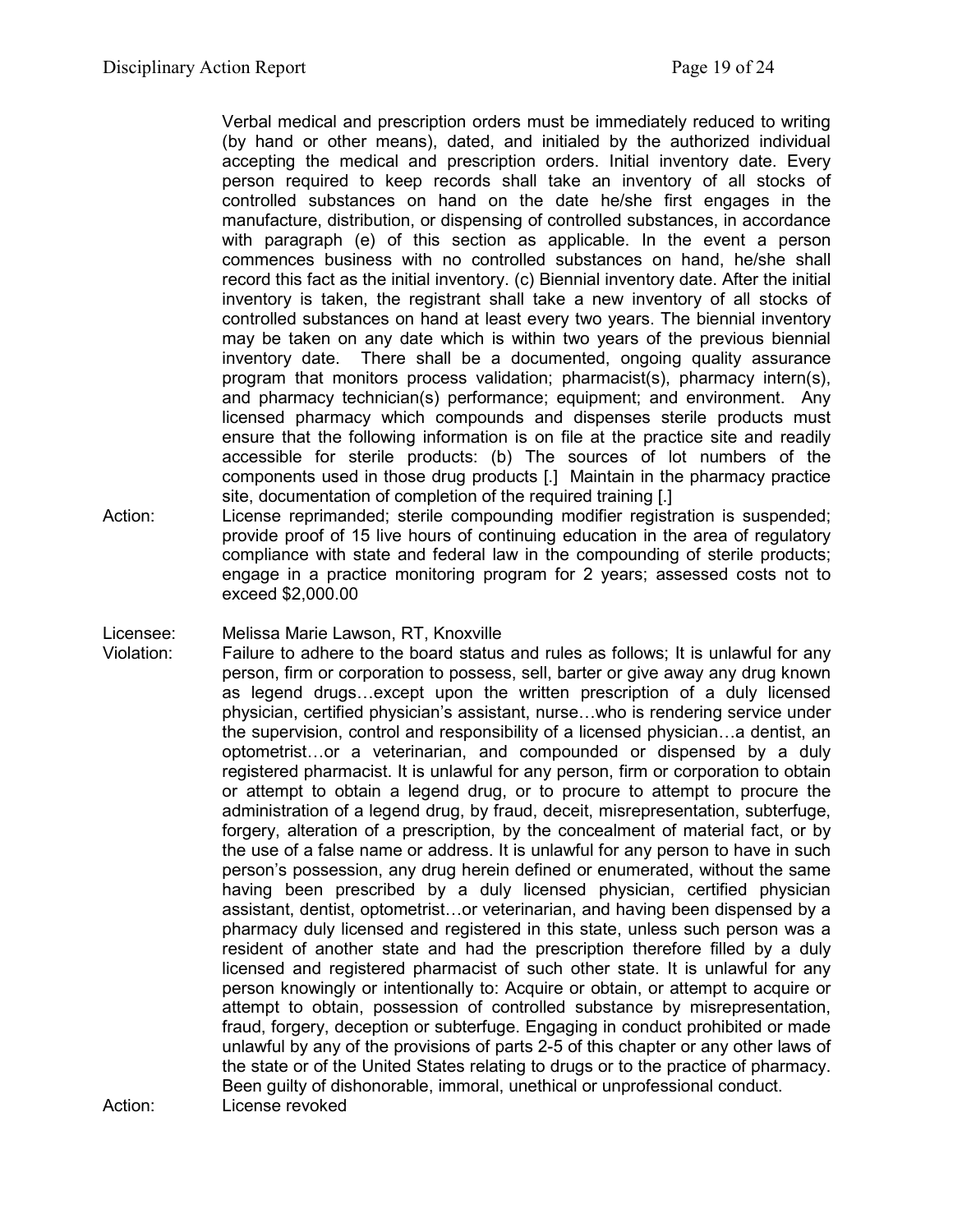### Licensee: Shannon Leann McGill, RT, Seymour

- Violation: Failure to adhere to the board status and rules as follows; It is unlawful for any person, firm or corporation to possess, sell, barter or give away any drug known as legend drugs…except upon the written prescription of a duly licensed physician, certified physician's assistant, nurse…who is rendering service under the supervision, control and responsibility of a licensed physician…a dentist, an optometrist…or a veterinarian, and compounded or dispensed by a duly registered pharmacist. It is unlawful for any person, firm or corporation to obtain or attempt to obtain a legend drug, or to procure to attempt to procure the administration of a legend drug, by fraud, deceit, misrepresentation, subterfuge, forgery, alteration of a prescription, by the concealment of material fact, or by the use of a false name or address. It is unlawful for any person to have in such person's possession, any drug herein defined or enumerated, without the same having been prescribed by a duly licensed physician, certified physician assistant, dentist, optometrist…or veterinarian, and having been dispensed by a pharmacy duly licensed and registered in this state, unless such person was a resident of another state and had the prescription therefore filled by a duly licensed and registered pharmacist of such other state. It is unlawful for any person knowingly or intentionally to: Acquire or obtain, or attempt to acquire or attempt to obtain, possession of controlled substance by misrepresentation, fraud, forgery, deception or subterfuge. Engaging in conduct prohibited or made unlawful by any of the provisions of parts 2-5 of this chapter or any other laws of the state or of the United States relating to drugs or to the practice of pharmacy. Been guilty of dishonorable, immoral, unethical or unprofessional conduct. Action: Voluntary surrender (same as revocation)
- Licensee: Ram's Pharmacy #1, Madison
- 

Violation: Failure to adhere to the board statutes and rules as follows; Persons registered to…dispense controlled substances under this part and part 4 of this chapter and title 39, chapter 17, part 4, shall keep records and maintain inventories in conformance with the record keeping and inventor requirements of federal law[.] Engaged in conduct prohibited or made unlawful by any of the provisions of parts 2-5 of this chapter or any other laws of the state or of the United States relating to drugs or to the practice of pharmacy[.] A pharmacist shall be responsible for a reasonable for a reasonable review of a patient's record prior to dispensing each medical or prescription order. The review shall include evaluating the medical and prescription order for: (7) Clinical abuse/misuse. The pharmacist in charge at each pharmacy practice site is responsible for compliance with the provisions of this chapter by pharmacy technicians at that pharmacy practice site. Certified pharmacy technicians may also: (a) receive new or transferred oral medical and prescription orders; (b) Receive and transfer copies of oral medical and prescription orders between pharmacy practice sites[.] Except as otherwise provided in parts 2-5 of this chapter, it is unlawful for any individual to engage in the practice of pharmacy unless currently licensed or otherwise authorized under parts 2-5 of this chapter to practice under any facet of the provisions of parts 2-5 of this chapter. All licenses and certificates of registration granted by the board shall be for a two year period beginning on the date the license is initially granted. All licenses and certificates of registration shall be renewed on or before the last day of the two year license cycle. Any person acting as a pharmacy technician shall register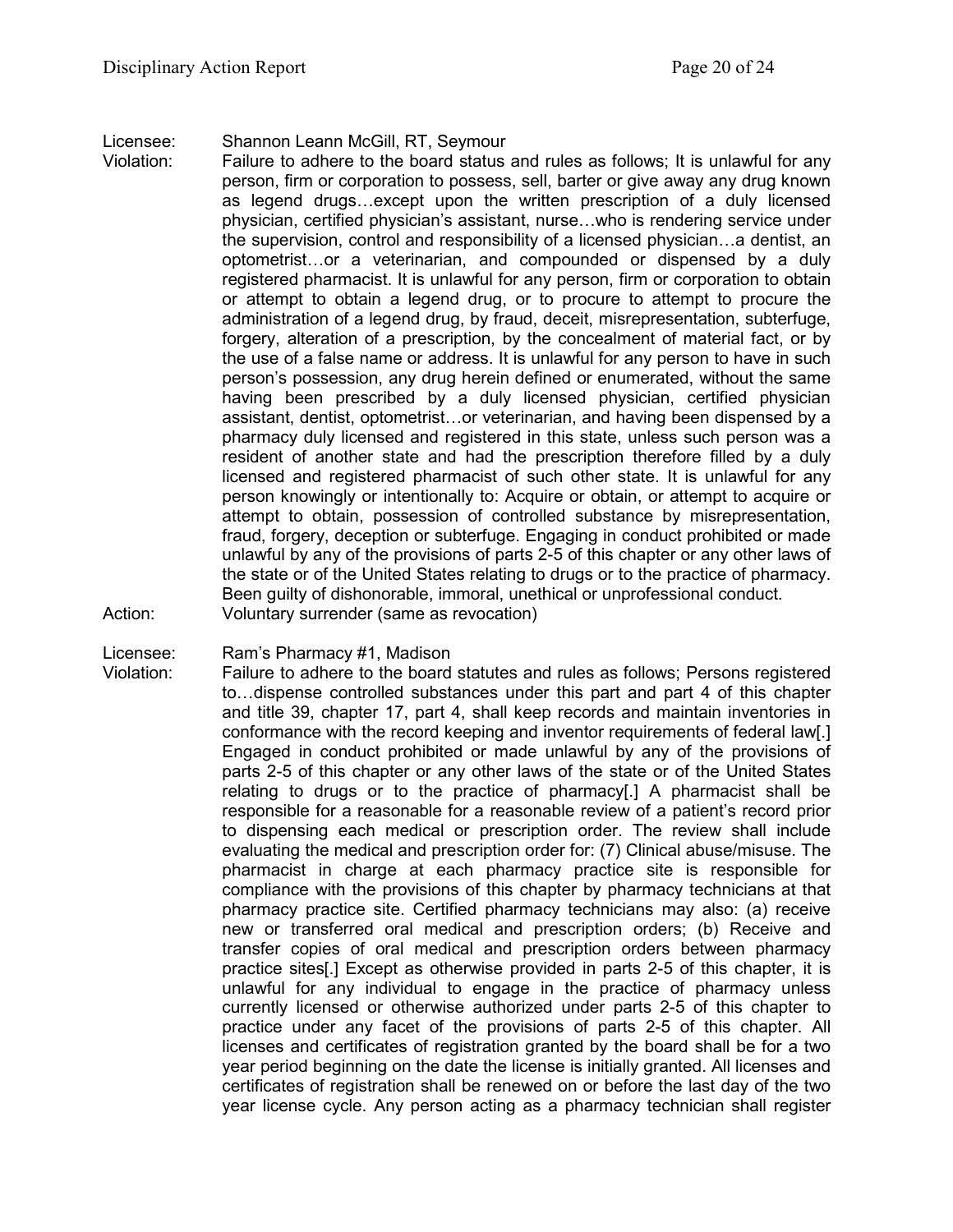with the Board by submitted a complete application on a form prescribed by the Board [.]

- Action: License placed on probation; assessed costs not to exceed \$1,000.00. Quarterly unannounced inspections to ensure compliance with all federal and state statutes, rules and regulations pertaining to the practice of pharmacy and controlled-substance dispensing.
- Licensee: Robert Sparks, RT, Madison
- Violation: Failure to adhere to the board's statutes and rules as follows: Any person acting as a pharmacy technician shall register with the Board by submitting a complete application on a form prescribed by the Board; Except as otherwise provided in parts 2-5 of this chapter, it is unlawful for any individual to engage in the practice of pharmacy unless currently licensed or otherwise authorized under parts 2-5 of this chapter to practice under any facet of the provisions of parts 2-5 of this chapter. All licenses and certificates of registration granted by the board shall be for a two (2) year period beginning on the date the license is initially granted. All licenses and certificates of registration shall be renewed on or before the last day of the two (2) year license cycle.
- Action: Assessed \$100.00 civil penalty
- Licensee: Tara B. Sparks, RT, Madison
- Violation: Failure to adhere to the board statutes and rules as follows; Certified pharmacy technicians may also; (a) receive new or transferred oral medical and prescription orders and (b) receive and transfer copies of oral medical and prescription orders between pharmacy practice sites Action: Assessed a \$100.00 civil penalty

Licensee: Ramesh Srinivasan, D.PH. Hendersonville

Violation: Failure to adhere to the board statutes and rules as follows; Persons registered to…dispense controlled substances under this part and part 4 of this chapter and title 39, chapter 17, part 4, shall keep records and maintain inventories in conformance with the record keeping and inventor requirements of federal law[.] Engaged in conduct prohibited or made unlawful by any of the provisions of parts 2-5 of this chapter or any other laws of the state or of the United States relating to drugs or to the practice of pharmacy[.] A pharmacist shall be responsible for a reasonable for a reasonable review of a patient's record prior to dispensing each medical or prescription order. The review shall include evaluating the medical and prescription order for: (7) Clinical abuse/misuse. The pharmacist in charge at each pharmacy practice site is responsible for compliance with the provisions of this chapter by pharmacy technicians at that pharmacy practice site. Certified pharmacy technicians may also: (a) receive new or transferred oral medical and prescription orders; (b) Receive and transfer copies of oral medical and prescription orders between pharmacy practice sites[.] Except as otherwise provided in parts 2-5 of this chapter, it is unlawful for any individual to engage in the practice of pharmacy unless currently licensed or otherwise authorized under parts 2-5 of this chapter to practice under any facet of the provisions of parts 2-5 of this chapter. All licenses and certificates of registration granted by the board shall be for a two year period beginning on the date the license is initially granted. All licenses and certificates of registration shall be renewed on or before the last day of the two year license cycle. Any person acting as a pharmacy technician shall register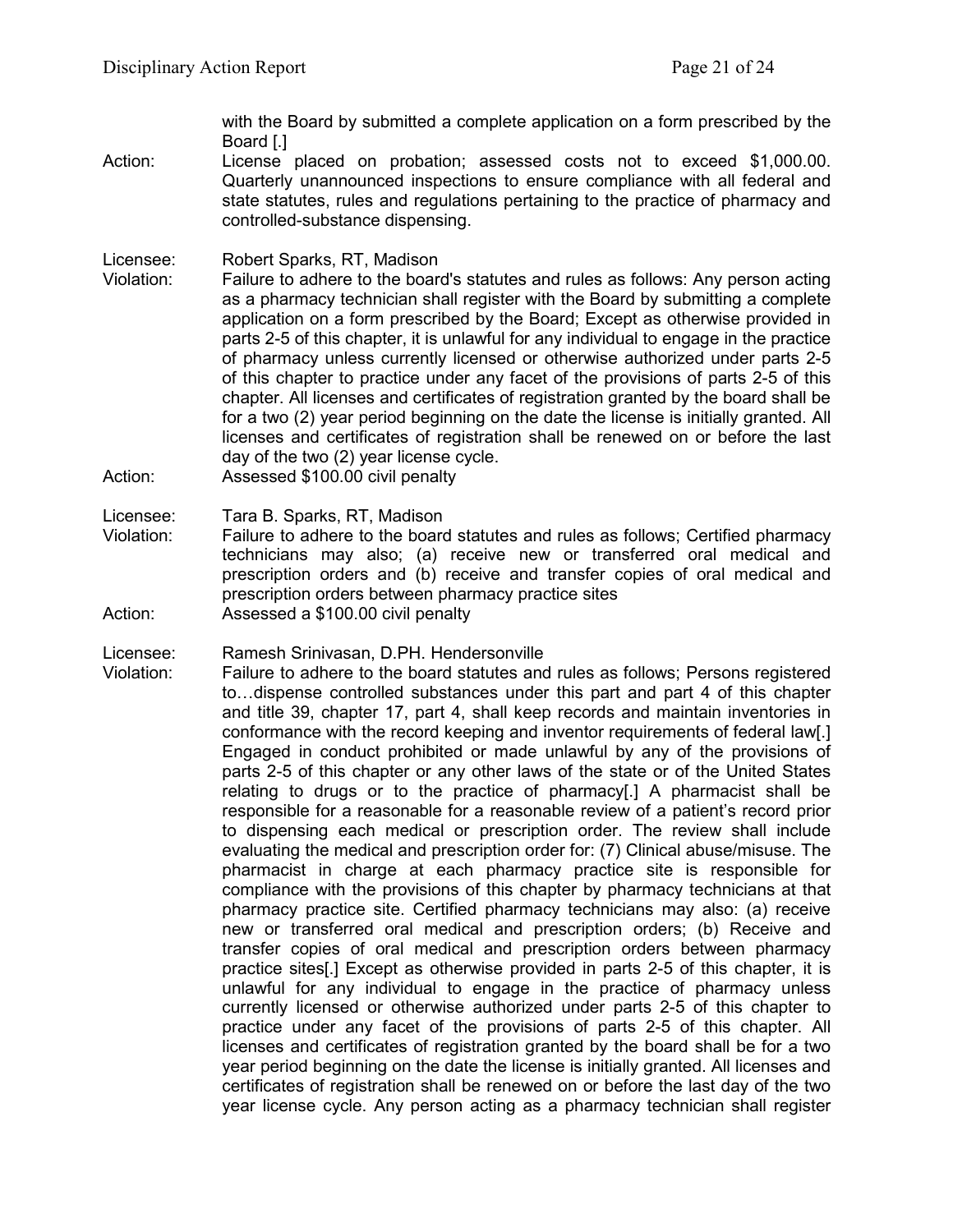with the Board by submitted a complete application on a form prescribed by the Board [.]

Action: Assessed a civil penalty of \$4,000.00 plus costs not to exceed \$1,000.00. Completed 12 live hours of continuing education

Licensee: Tennessee CVS Pharmacy LLC #6421, Columbia

- Violation: Failure to adhere to the board's statutes and rules as follows: the board shall maintain a current record of all pharmacists who have been designated "pharmacist in charge" of a pharmacy practice site in the state of Tennessee; it shall be the responsibility of the person, partnership, firm, or corporation holding a pharmacy practice site license to notify the board immediately off the resignation, removal, or health of the pharmacist in charge named in the application for license
- Action: Assessed civil penalty of \$250.00

Licensee: Tennessee CVS Pharmacy LLC #6429, Lebanon

- Violation: Failure to adhere to the board's statutes and rules as follows: the board shall maintain a current record of all pharmacists who have been designated "pharmacist in charge" of a pharmacy practice site in the state of Tennessee; it shall be the responsibility of the person, partnership, firm, or corporation holding a pharmacy practice site license to notify the board immediately of the resignation, removal, or health of the pharmacist in charge named in the application for license
- Action: Assessed civil penalty of \$250.00

Licensee: Walgreens Pharmacy #01015, Knoxville

Violation: Failure to adhere to the board's statutes and rules as follows: it shall be the responsibility of the person, partnership, firm, or corporation holding a pharmacy practice site license to notify the board immediately of the resignation, removal, or health of the pharmacist in charge named in the application for license Action: Assessed civil penalty of \$50.00

Licensee: Walgreens Pharmacy #3209, Knoxville

Violation: Failure to adhere to the board's statutes and rules as follows: Upon the receipt of a medical or prescription order and following a review of the patient's record, a pharmacist shall personally counsel the patient or caregiver "face-to-face" if the patient or caregiver is present. If the patient or caregiver is not present, a pharmacist shall make a reasonable effort to counsel through alternative means. Action: Assessed civil penalty of \$1,000.00

Licensee: Jalisa Antoinette Whitlow, RT, Nashville

Violation: Failure to adhere to the Board's statutes and rules as follows; It is unlawful for any person, firm or corporation to possess, sell, barter or give away any drug known as legend drugs…except upon the written prescription of a duly licensed physician, certified physician's assistant, nurse…who is rendering service under the supervision, control and responsibility of a licensed physician…a dentist, an optometrist…or a veterinarian, and compounded or dispensed by a duly registered pharmacist. It is unlawful for any person, firm or corporation to obtain or attempt to obtain a legend drug, or to procure to attempt to procure the administration of a legend drug, by fraud, deceit, misrepresentation, subterfuge, forgery, alteration of a prescription, by the concealment of material fact, or by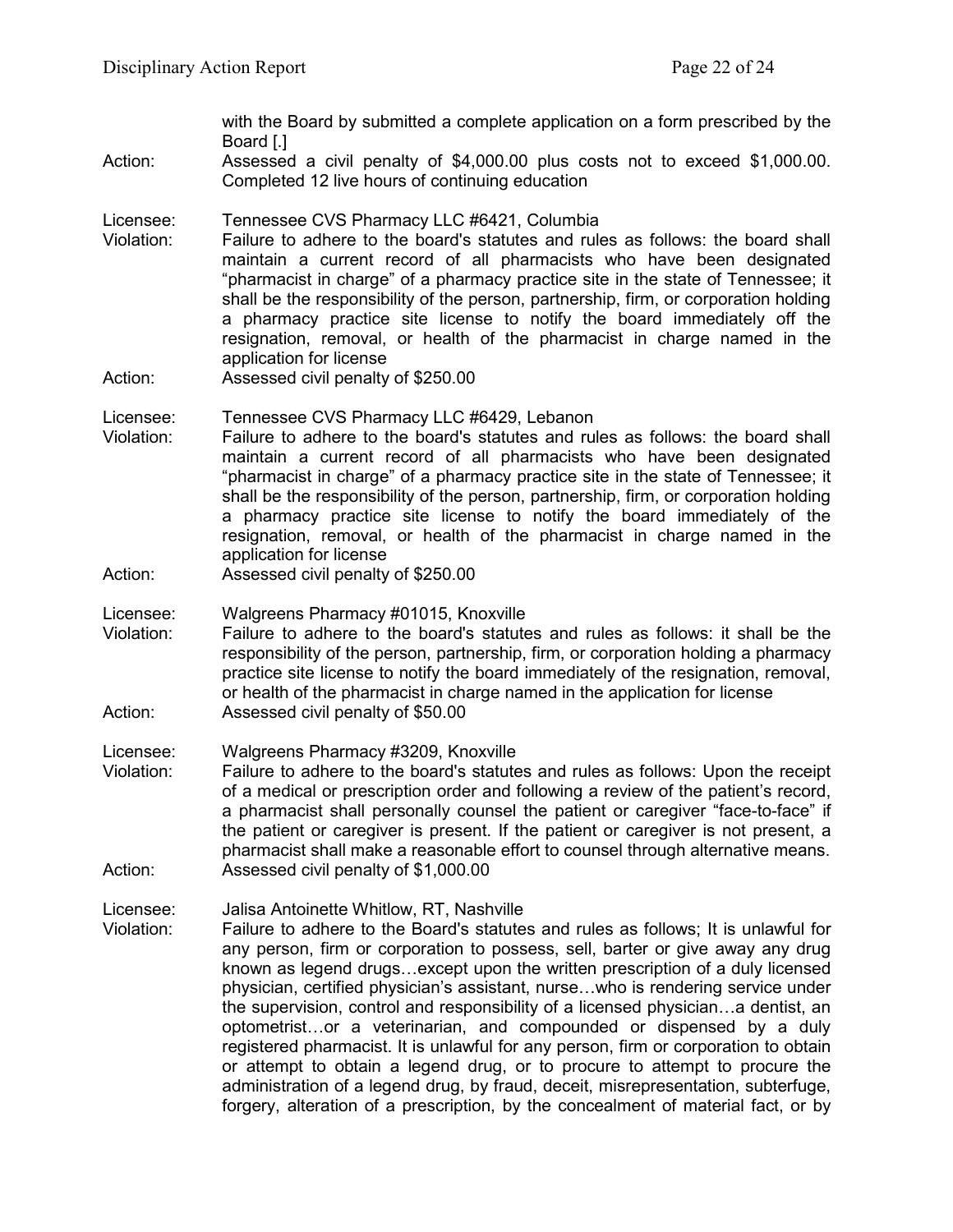the use of a false name or address. It is unlawful for any person to have in such person's possession, any drug herein defined or enumerated, without the same having been prescribed by a duly licensed physician, certified physician assistant, dentist, optometrist…or veterinarian, and having been dispensed by a pharmacy duly licensed and registered in this state, unless such person was a resident of another state and had the prescription therefore filled by a duly licensed and registered pharmacist of such other state. It is unlawful for any person knowingly or intentionally to: Acquire or obtain, or attempt to acquire or attempt to obtain, possession of controlled substance by misrepresentation, fraud, forgery, deception or subterfuge. Engaging in conduct prohibited or made unlawful by any of the provisions of parts 2-5 of this chapter or any other laws of the state or of the United States relating to drugs or to the practice of pharmacy. Been guilty of dishonorable, immoral, unethical or unprofessional conduct. Action: License voluntarily surrendered (same as revocation)

Licensee: Kristin Moore Kizer, D.PH. Union City

- Violation: Failure to adhere to the Board's statutes and rules as follows; It is unlawful for any person, firm or corporation to possess, sell, barter or give away any drug known as legend drugs…except upon the written prescription of a duly licensed physician, certified physician's assistant, nurse…who is rendering service under the supervision, control and responsibility of a licensed physician…a dentist, an optometrist…or a veterinarian, and compounded or dispensed by a duly registered pharmacist. It is unlawful for any person, firm or corporation to obtain or attempt to obtain a legend drug, or to procure to attempt to procure the administration of a legend drug, by fraud, deceit, misrepresentation, subterfuge, forgery, alteration of a prescription, by the concealment of material fact, or by the use of a false name or address. It is unlawful for any person to have in such person's possession, any drug herein defined or enumerated, without the same having been prescribed by a duly licensed physician, certified physician assistant, dentist, optometrist…or veterinarian, and having been dispensed by a pharmacy duly licensed and registered in this state, unless such person was a resident of another state and had the prescription therefore filled by a duly licensed and registered pharmacist of such other state. Engaging in conduct prohibited or made unlawful by any of the provisions of parts 2-5 of this chapter or any other laws of the state or of the United States relating to drugs or to the practice of pharmacy. Been guilty of dishonorable, immoral, unethical or unprofessional conduct. A pharmacist convicted of any crime, including driving under the influence of alcohol or controlled substances, shall report such conviction to the board within 10 days of the conviction becoming final. For purposes of this reporting requirement, a conviction includes pretrial or judicial diversion. Any person who violates any rule of the board may be deemed guilty of dishonorable, immoral, unethical or unprofessional conduct within the meaning of T.C.A. § 63-10-305(6).
- Action: Respondent maintain 100% compliance with the terms of any monitoring agreements signed with the Tennessee Pharmacy Recover Network for a period of 60 months which began on November 27, 2018. Assessed civil penalty of \$4,000.00